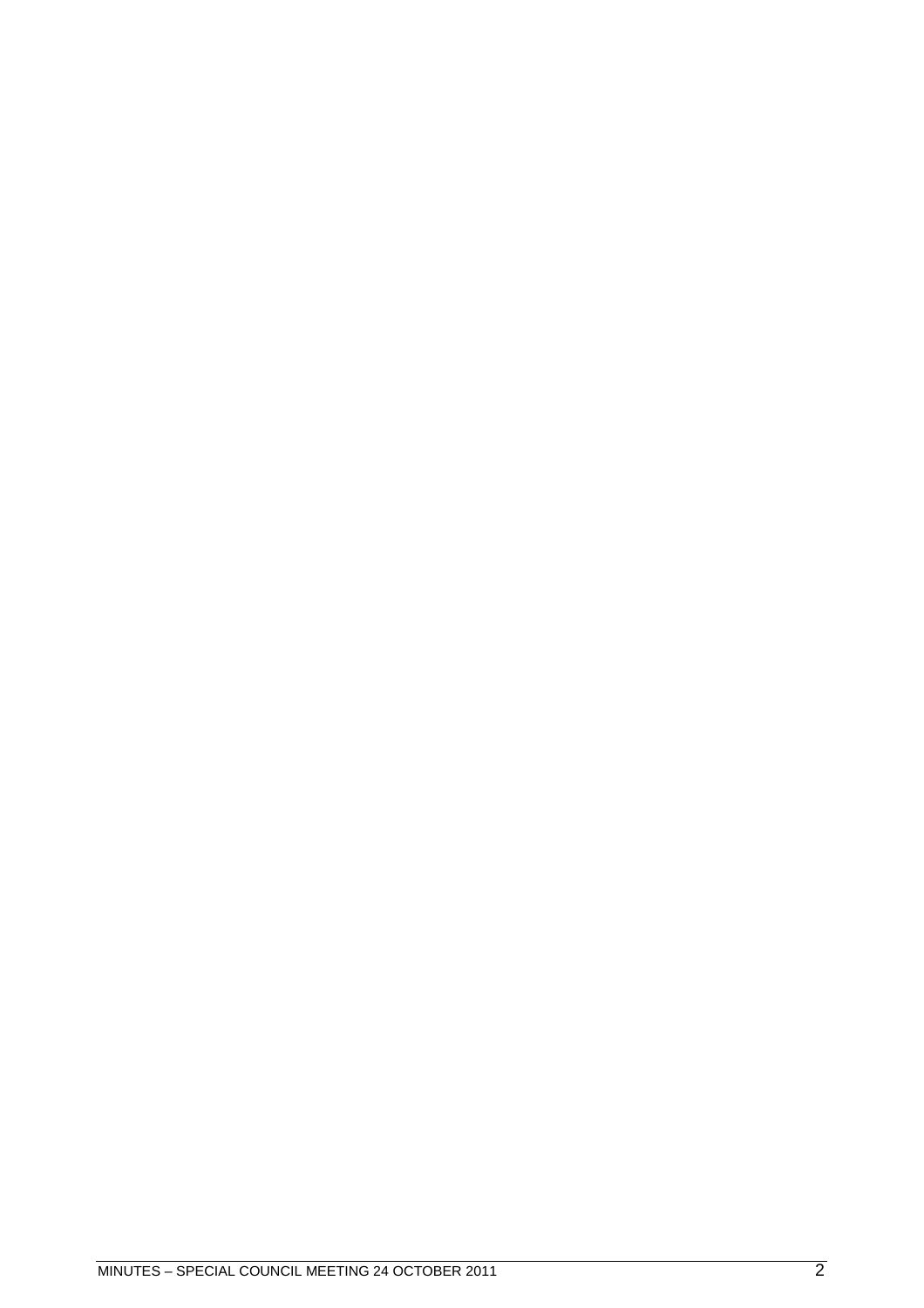#### **SHIRE OF YORK**

### **DISCLAIMER**

No responsibility whatsoever is implied or accepted by the Shire of York for any act, omission or statement or intimation occurring during Council meetings.

The Shire of York disclaims any liability for any loss whatsoever and howsoever caused arising out of reliance by any person or legal entity on any such act, omission or statement or intimation occurring during Council meetings.

Any person or legal entity who acts or fails to act in reliance upon any statement, act or omission made in a Council meeting does so at that person's or legal entity's own risk.

In particular and without derogating in any way from the broad disclaimer above, in any discussion regarding any planning application or application for a license, any statement or intimation of approval made by any member or Officer of the Shire of York during the course of any meeting is not intended to be and is not taken as notice of approval from the Shire of York.

The Shire of York notifies that anyone who has any application lodged with the Shire of York must obtain and should only rely on WRITTEN CONFIRMATION of the outcome of the application, and any conditions attaching to the decision made by the Shire of York in respect of the application.

RAY HOOPER CHIEF EXECUTIVE OFFICER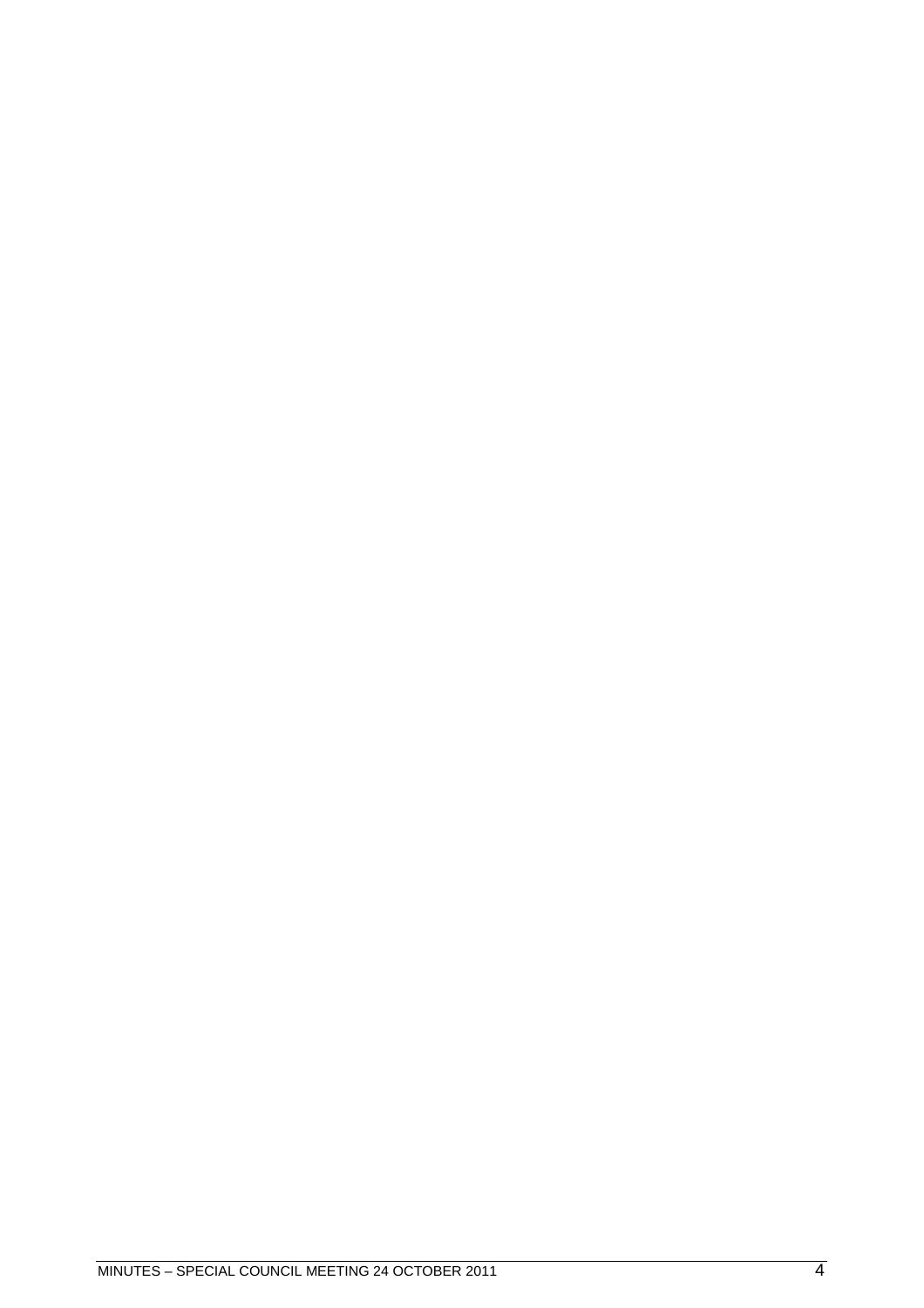### **Table of Contents**

| 1.1   |                                                                            |    |
|-------|----------------------------------------------------------------------------|----|
| 1.2   |                                                                            |    |
| 1.3   |                                                                            |    |
| 1.4   |                                                                            |    |
| 1.5   |                                                                            |    |
|       |                                                                            |    |
| 2.    |                                                                            |    |
| 2.1   |                                                                            |    |
| 2.2   |                                                                            |    |
| 2.3   |                                                                            |    |
| 2.4   |                                                                            |    |
| 2.5   |                                                                            |    |
|       |                                                                            |    |
| 3.    | RESPONSE TO PREVIOUS PUBLIC QUESTIONS TAKEN ON NOTICE  8                   |    |
| 3.1   |                                                                            |    |
| 3.2   |                                                                            |    |
| 4.    |                                                                            |    |
|       |                                                                            |    |
| 5.    |                                                                            |    |
|       |                                                                            |    |
| 6.    |                                                                            |    |
|       |                                                                            |    |
| 7.    |                                                                            |    |
|       |                                                                            |    |
| 8.    | ANNOUNCEMENTS BY PRESIDING MEMBER WITHOUT DISCUSSION 8                     |    |
|       |                                                                            |    |
| 9.    |                                                                            |    |
| 9.1   |                                                                            |    |
| 9.1.1 | Demolition of Grandstand and Redevelopment of York Racecourse at Spencers  |    |
|       |                                                                            |    |
|       |                                                                            |    |
| 9.2   |                                                                            |    |
| 9.2.1 | Proposal to Make Parking and Parking Facilities Amendment Local Law 201131 |    |
|       |                                                                            |    |
| 9.3   |                                                                            |    |
| 9.4   |                                                                            |    |
| 9.4.1 |                                                                            |    |
| 9.5   |                                                                            |    |
| 9.6   |                                                                            |    |
|       |                                                                            |    |
|       |                                                                            |    |
|       |                                                                            | 53 |
|       |                                                                            |    |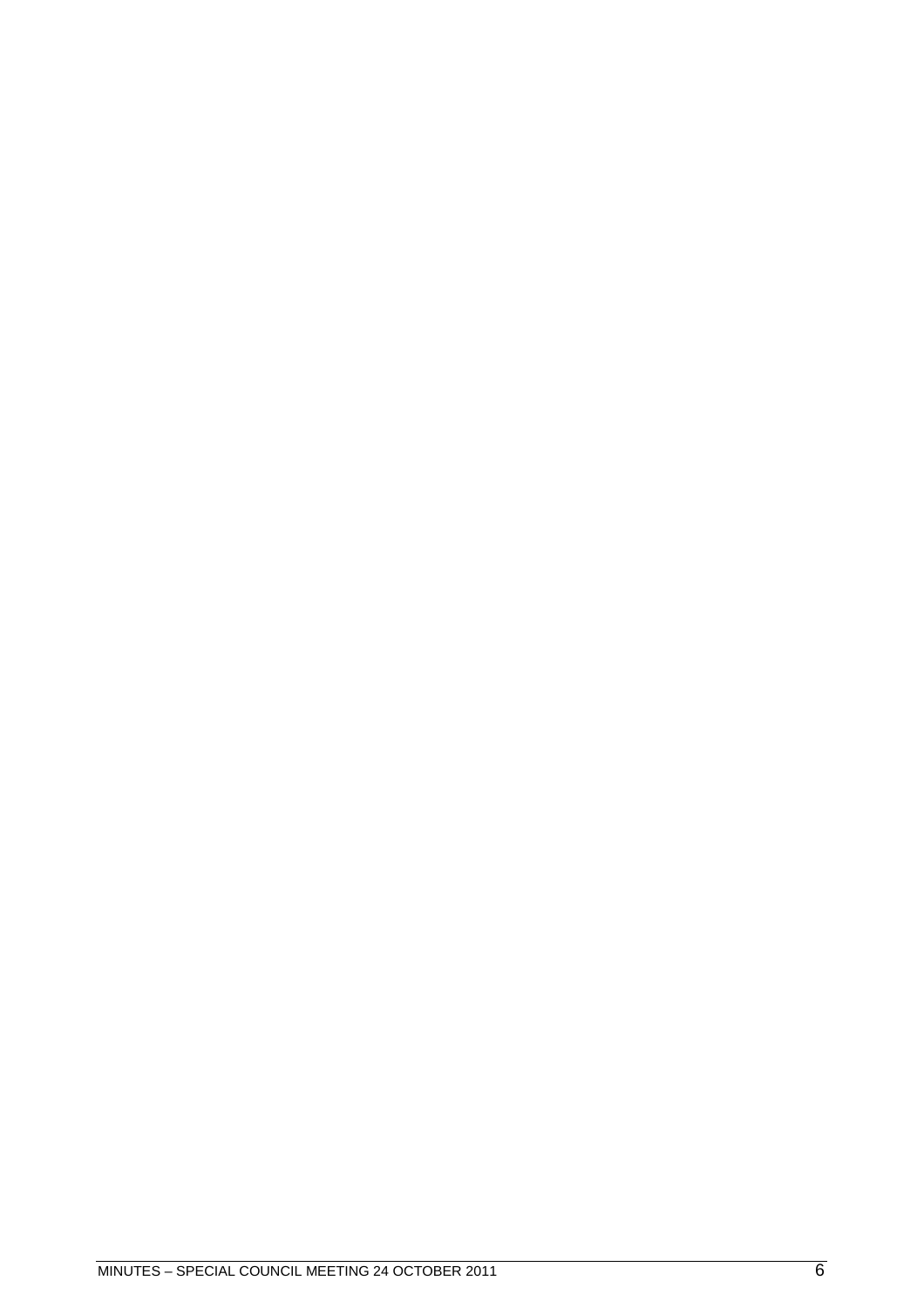

SHIRE OF YORK

#### THE ORDINARY MEETING OF THE COUNCIL HELD ON MONDAY, 17 OCOTBER 2011, COMMENCING AT 3.00PM IN THE GREENHILLS HALL, GREENHILLS.

The York Shire Council acknowledges the traditional owners of the land on which this meeting will be held.

#### <span id="page-6-0"></span>**1. OPENING**

- <span id="page-6-1"></span>1.1 Declaration of Opening *Cr Tony Boyle, Shire President, declared the meeting open at 3.00pm*
- <span id="page-6-2"></span>1.2 Chief Executive Officer to read the disclaimer *Ray Hooper, Chief Executive Officer, read the disclaimer*
- <span id="page-6-3"></span>1.3 Election of Deputy Shire President *Written nominations where received from Cr Brian Lawrance, Cr Roy Scott and Cr Denese Smythe.*

*A secret ballot was held with Cr Roy Scott being declared the new Deputy Shire President.*

*Cr Scott was sworn in by Gordon Marwick JP.*

<span id="page-6-4"></span>*Cr Boyle congratulated Cr Scott on becoming the new Deputy Shire President.*

- 1.4 Announcement of Visitors *Cr Boyle welcomed Freeman Gordon Marwick and thanked him for performing the Swearing In ceremony.*
- <span id="page-6-6"></span><span id="page-6-5"></span>1.5 Announcement of any Declared Financial Interests *Cr Tony Boyle – Item 9.1.1 – Impartial*

#### **2. ATTENDANCE**

- <span id="page-6-7"></span>2.1 Members *Cr Tony Boyle, Shire President; Cr Roy Scott; Cr Brian Lawrance; Cr Pat Hooper, Cr Denese Smythe; Cr Mark Duperouzel*
- 2.2 Staff

<span id="page-6-8"></span>*Ray Hooper, Chief Executive Officer, Jacky Jurmann, Manager Planning Services; Gail Maziuk, Finance Officer/Project Co-Ordinator; Helen D'Arcy-Walker, Executive Support Officer*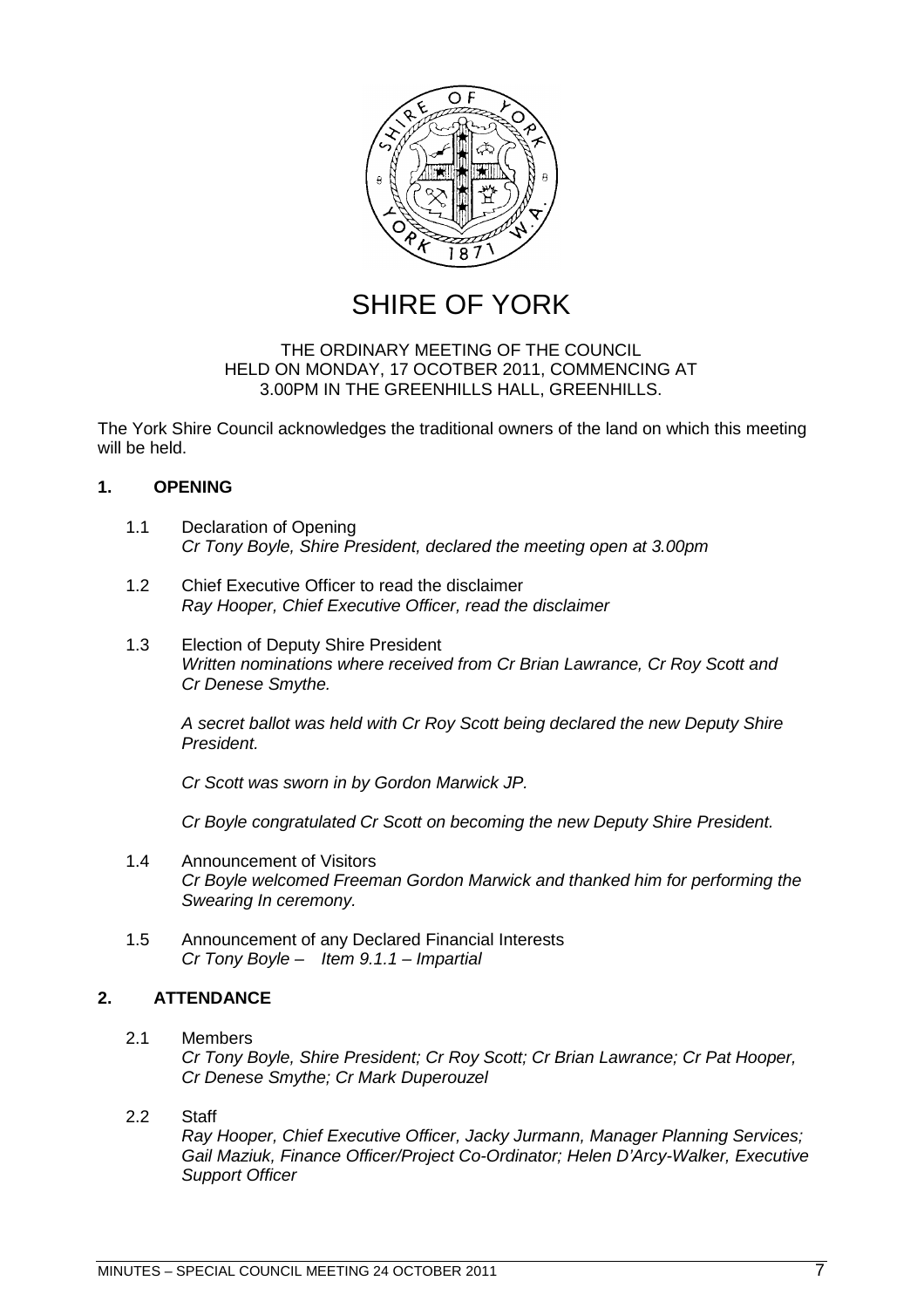- <span id="page-7-0"></span>2.3 Apologies *Elizabeth Sherwood*
- <span id="page-7-1"></span>2.4 Leave of Absence Previously Approved *Nil*
- <span id="page-7-3"></span><span id="page-7-2"></span>2.5 Number of People in Gallery at Commencement of Meeting *There were 13 people in the Gallery at the commencement of the meeting.*

#### **3. RESPONSE TO PREVIOUS PUBLIC QUESTIONS TAKEN ON NOTICE**

- <span id="page-7-4"></span>3.1 Previous Public Questions Taken on Notice *Nil*
- <span id="page-7-6"></span><span id="page-7-5"></span>3.2 Written Questions *Nil*
- **4. PUBLIC QUESTION TIME** *Nil*
- <span id="page-7-7"></span>**5. APPLICATIONS FOR LEAVE OF ABSENCE** *Nil*
- <span id="page-7-8"></span>**6. PETITIONS / PRESENTATIONS / DEPUTATIONS** *Nil*
- <span id="page-7-9"></span>**7. CONFIRMATION OF MINUTES OF PREVIOUS MEETING** *Nil*

#### <span id="page-7-10"></span>**8. ANNOUNCEMENTS BY PRESIDING MEMBER WITHOUT DISCUSSION** *Cr Tony Boyle congratulated Adelphe King on becoming the new Featured Artist for the West Australian Guild of China Painters. Adelphe has been a member of the Guild since its foundation in 1964.*

<span id="page-7-11"></span>**9. OFFICER'S REPORTS**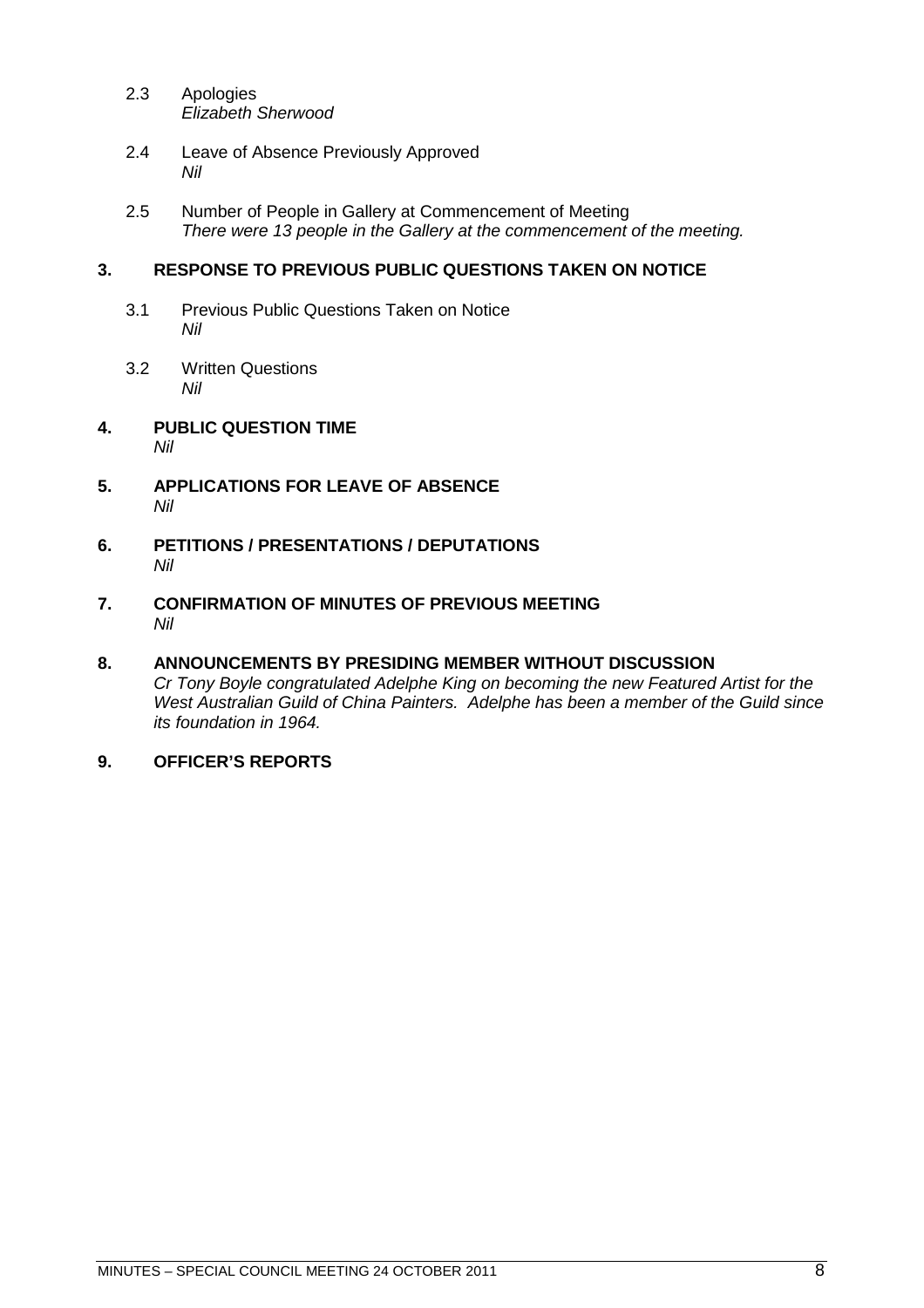### <span id="page-8-0"></span>**9.1 Development Services**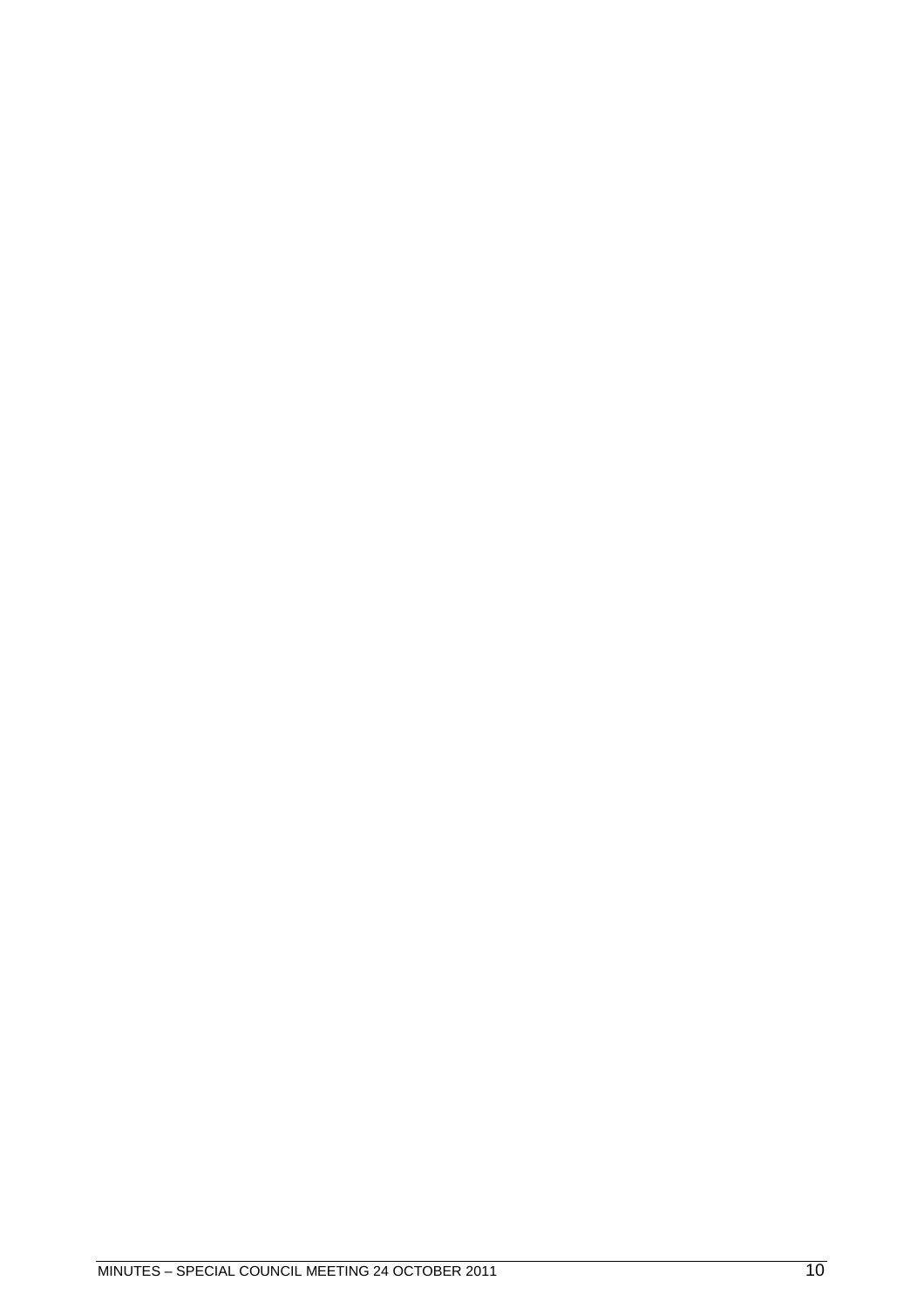### **9. OFFICER'S REPORTS**

- **9.1 DEVELOPMENT REPORTS**
- <span id="page-10-0"></span>**9.1.1 Demolition of Grandstand and Redevelopment of York Racecourse at Spencers Brook Road, York**

*When acting as a planning authority in accordance with the powers conferred by the Planning and Development Act 2005 and any relevant scheme, the Council of the Shire is entitled to make decisions based only on proper planning considerations.*

| <b>CCP.10, P699</b>                               |
|---------------------------------------------------|
| <b>24 October 2011</b>                            |
| <b>19 October 2011</b>                            |
| York Racecourse at Lots 91, 99-110 Spencers Brook |
| Road, York                                        |
| York Racing Inc.                                  |
| R Hooper, CEO                                     |
| J Jurmann, MPS                                    |
| <b>Cr Boyle - Impartial</b>                       |
| 1 - Locality Plan                                 |
| 2 - Architectural Plans                           |
| 3 - Heritage Impact Statement                     |
| 4 – Heritage Council correspondence               |
| 5 - RAWA correspondence                           |
| 6 - Shire response to Heritage Council            |
| Nil                                               |
|                                                   |

#### **Summary:**

Council is in receipt of a planning application to demolish the State heritage listed grandstand at the York Racecourse on Spencers Brook Road, York and to replace it with modern facilities for future racing and other community functions.

The application has been advertised in accordance with the provisions of the York Town Planning Scheme No. 2 and five (5) submissions have been received regarding the proposal. Two of the submissions were objecting specifically to the demolition of the grandstand.

Advertising of the application included referral to relevant government agencies. Racing and Wagering WA responded favourably to the proposal. However, the Heritage Council of WA did not support the proposal. The issues raised in their submission are discussed in this report.

It is recommended that the application be approved subject to the conditions of consent listed at the end of this report and on the proviso that York Racing Inc. liaise with the Heritage Council of WA in the preparation of a feasibility study.

#### **Background:**

The York Racecourse is located on Spencers Brook Road at York approximately 3 kilometres north of the York township and is the oldest operating race track in the region.

The site was listed in the State Register of Heritage Places on 3 June 2005 and is described on the Heritage Council's website as follows:

*"York-Beverley Racecourse comprises the race track, grandstand (1924), tote building (original) (c.1924) and bar area, J M Smyth pavilion (1972), committee rooms (former) (c.1924), stable and associated yards, track elements and grounds. It has been the home to the York Jockey Club, the oldest regional race club in Australia, since 1846 and is the oldest operating regional racetrack in WA."*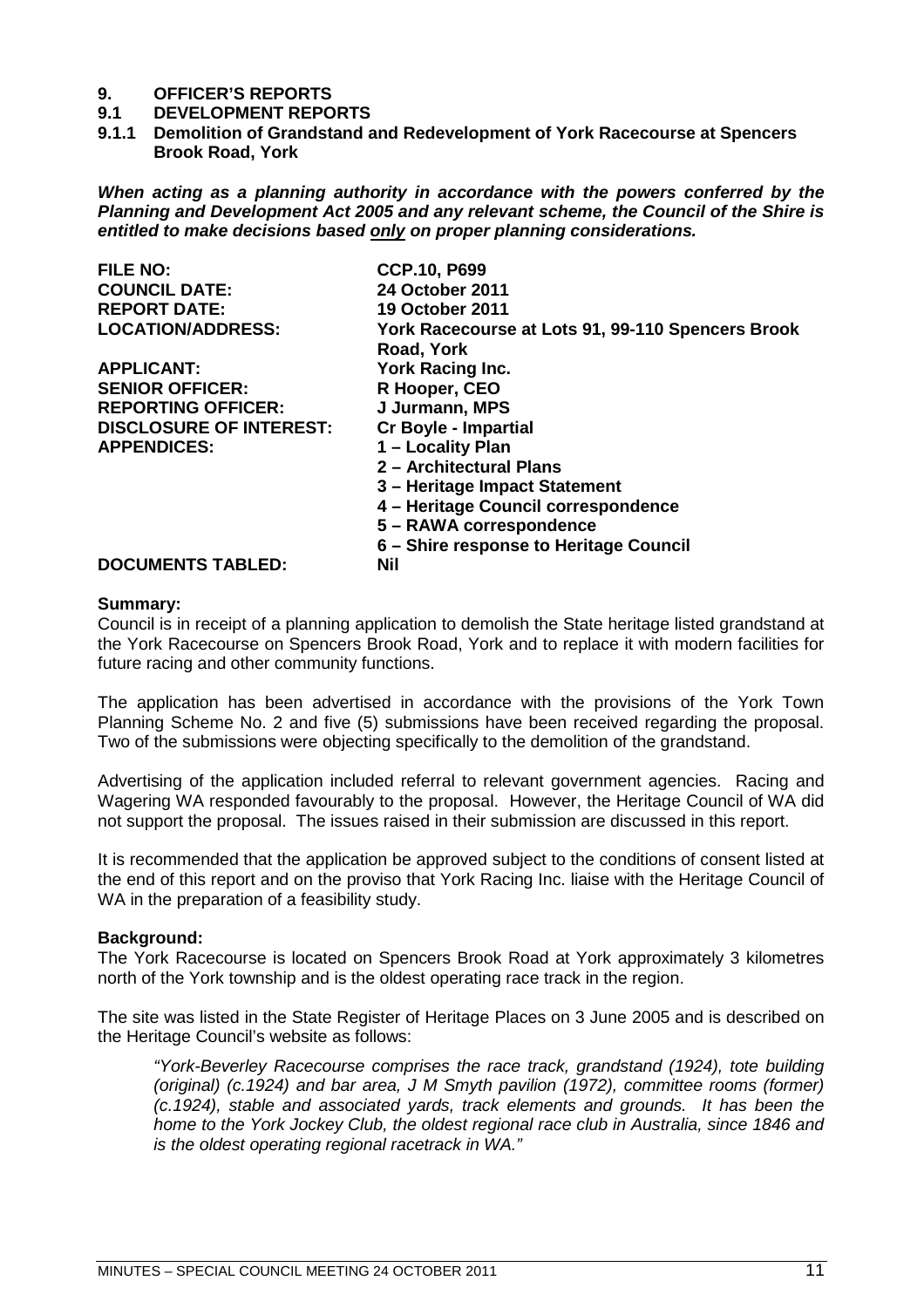Unfortunately, the grandstand was affected by the dust storm that hit York on 29 January 2011. The roof on the grandstand was sheared off and the bar area destroyed. Following rains resulted in ingress of water, which has further damaged the timber and underneath facilities so significantly that the grandstand and facilities are no longer usable and requires re-building. York Racing Inc. have had builders estimate that the re-build costs would be in the vicinity of \$500,000.

To conduct official races, the facilities for jockeys, officials, owners, horses and the members of the public must meet relevant standards and be endorsed by Racing and Wagering WA.

The applicant in their application state:

*"As a result of the January storm and subsequent ingress of winter rains the damage done to the grandstand is extensive. After many months of careful deliberation and consultation, the York Racing Inc. committee have decided to apply for demolition of the grandstand on three grounds:*

- *1. Public health concerns due to the ever increasing growth of mould on the ceilings, walls and floors to the rooms underneath the grandstand due to the water damage.*
- *2. Public safety as the seating area of the grandstand is unsafe and the cost of repairs is excessive because it would be considered a rebuild and not a renovation.*
- *3. The overall cost to repair or attempt to replace the damaged grandstand is extremely high and the club is unable to hold race meetings because of this damaged grandstand and underneath structures and has no way of earning the money to pay for the necessary repairs.*

*In place of the grandstand the club is looking to build a more modern building in keeping with the surrounding area and panoramic views of Mt Bakewell.*

*The committee is most sympathetic to the heritage value of the grandstand but we simply cannot see anyway to preserve it and have a building that will provide all the necessary requirements for racing and future development within the Equine Precinct."*

It is proposed to redevelop the racecourse to provide facilities for horse racing, other equine pursuits and for community events. The first stage following the demolition of the grandstand will be the construction of a large roofed area that will include modern tote, official and jockey facilities. It is also envisaged by the applicant that the area will be also utilised for a variety of community events, such as the York Agricultural Show and the York Jazz Festival.

The schedule of works submitted with the application, which will be undertake in stages, describes the future works that are considered as part of this planning application as follows:

- 62 new race day stalls;
- Relocation of broadcast box from Forrest Oval to Mt Bakewell Site (not part of this application);
- New main public entry with ticket box;
- Public car park on Lots 100, 101 and 101;
- 600 metre exercise track for thoroughbreds;
- Relocate demolished race day stalls to training facility site on Lots 109 and 110;
- Bridle paths;
- 1500 metre sand track between ambulance and harness training tracks;
- New barrier shelter on Lot 110:
- Erect exhibition shelter west side of Smyth (Members) Pavilion;
- Erect undercover equestrian arena;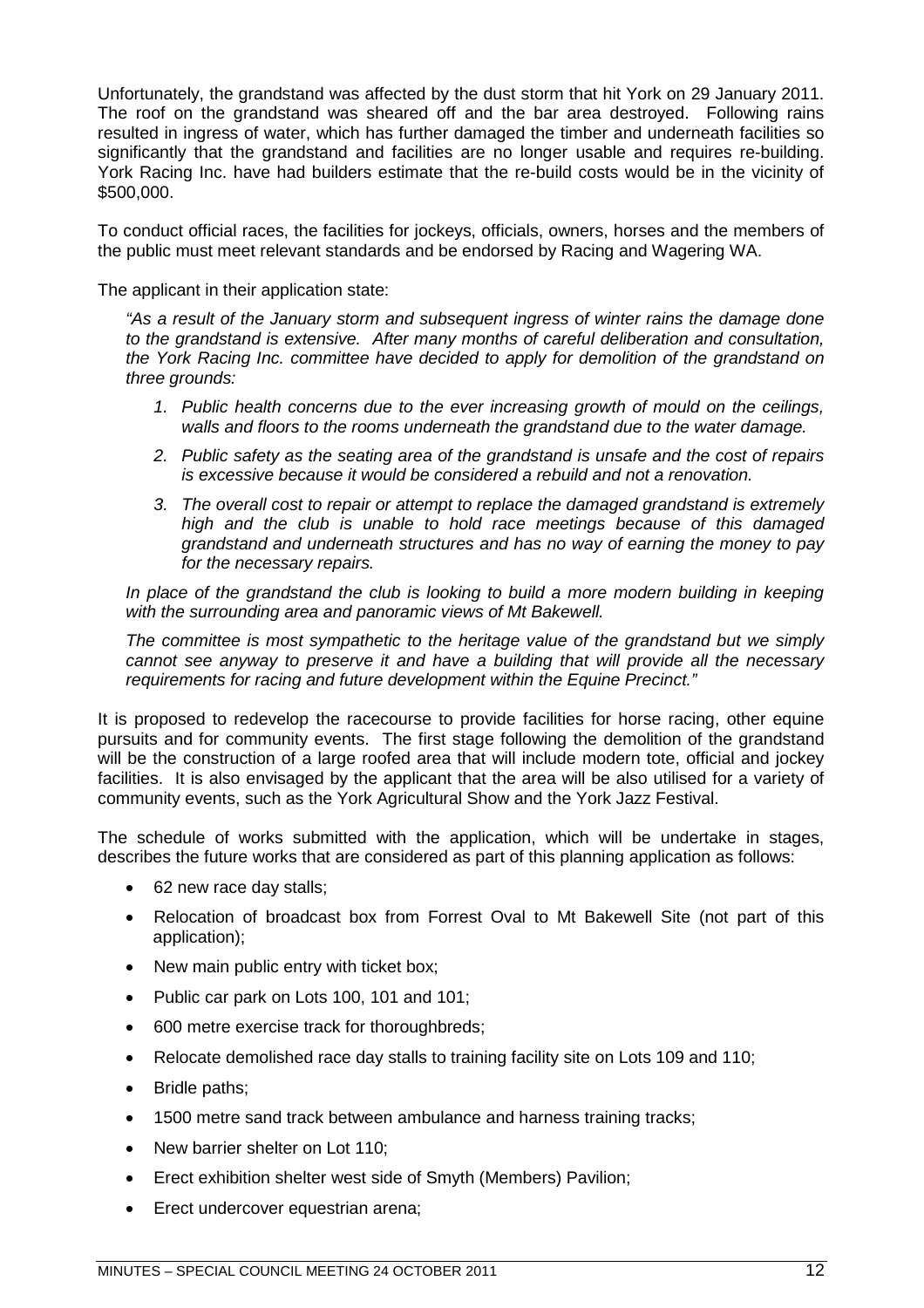- On course stabling area;
- Horse swimming pool:
- Horse exercise walking machine:
- Erect building to house racing museum and archival materials; and
- Perimeter fencing.

#### **Consultation:**

The application was advertised in accordance with Clause 7.3 of the York Town Planning Scheme No. 2, including an advertisement in the Avon Valley Gazette, on Council's website and Office, and directly to adjoining landowners. Two submissions were received in response to the notification objecting to the demolition of the grandstand.

Additionally, other authorities were consulted in accordance with Clause 7.4 of the Scheme. Responses were received from Racing and Wagering WA and the Heritage Council of WA. RAWA were supportive of the redevelopment to ensure the future of racing at the York Racecourse, whereas the Heritage Council were not supportive of the proposal and have requested the preparation of a feasibility study.

#### **Statutory Environment:**

#### Planning and Development Act 2005

Section 163 of the Act states:

*"Where any land comprised within a place entered in the Register maintained by the Heritage Council under the Heritage of Western Australia Act 1990, or of which such a place forms part, is to be the subject of development, an application for approval of the development is to be made –*

- *(a) in the case of an application under a local planning scheme or local interim development order, to the responsible authority; and*
- (b) *in any other case, to the Commission."*

A planning application has been submitted to the Shire of York as the responsible authority in accordance with the Act and the York Town Planning Scheme No. 2.

#### Heritage of Western Australia Act 1990

Section 78(1) of the Act states:

*"Where any land is entered in the Register all –*

- *(a) applications for approval of development in a planning control area made under Part 7 of the Planning and Development Act 2005; and*
- *(b) applications for approval under section 135, 136 or 162, or approvals for the purposes of section 147, of the Planning and Development Act 2005; and*
- *(c) licence applications under section 374 or 374A of the Local Government (Miscellaneous Provisions) Act 1960; and*
- *(d) applications for a certificate of approval under section 25 of the Strata Titles Act 1985; and*
- *(e) other prescribed applications,*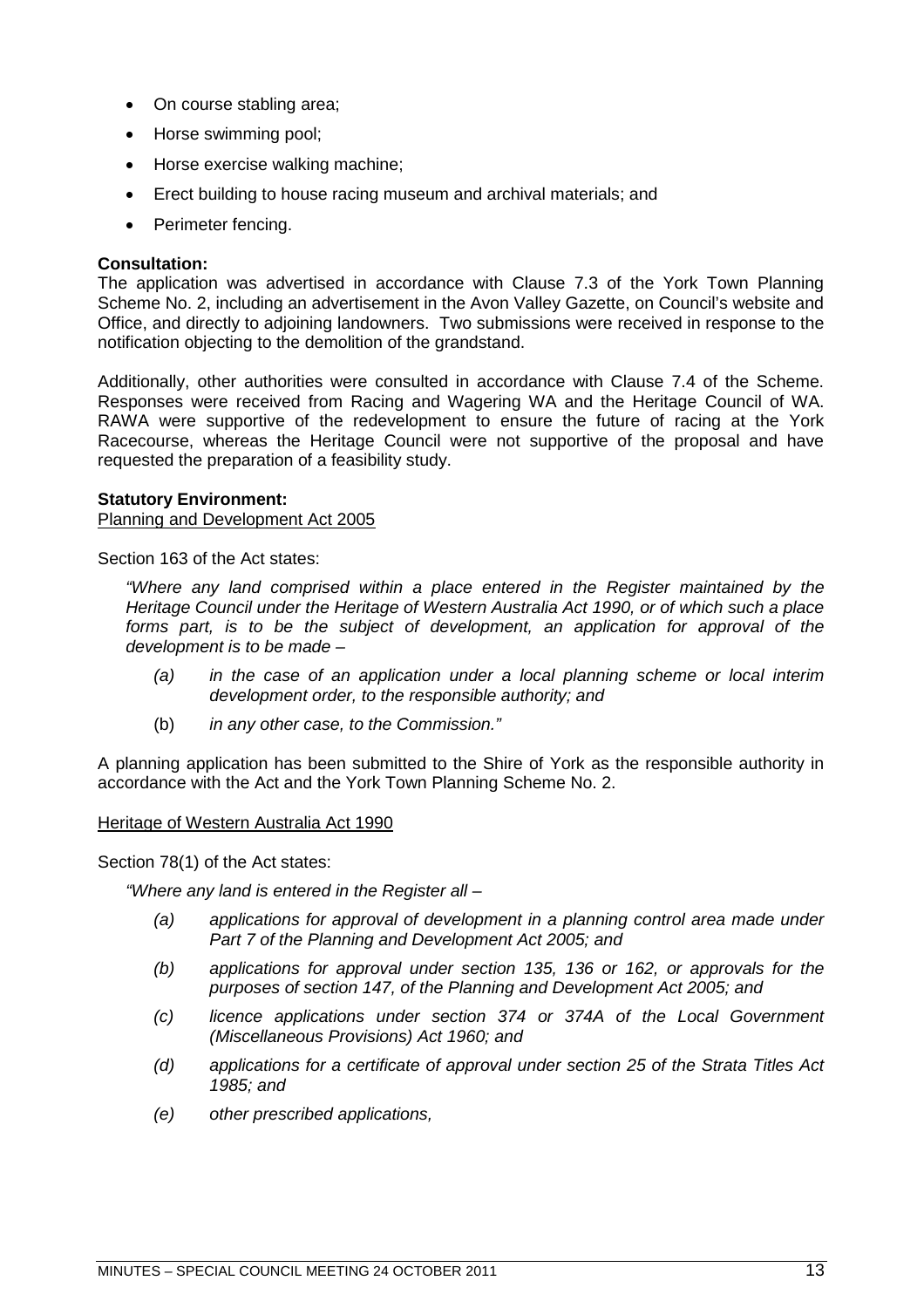*then before a decision-making authority in respect of that land shall, except in so far as the Council may otherwise in writing agree with the decision-making authority, not be further proceeded with until the application in question has been referred by the decision-making authority to the Council and the advice of the Council received."*

The application was referred to the Heritage Council on 19 September 2011 in accordance with the Act. A written response was received by the Shire on 18 October 2011 containing the advice of the Council and that it did not support the demolition of the grandstand.

In response, correspondence was forwarded to the Heritage Council on 19 October 2011 advising the Council of the recommendation of this report. The Heritage Council's Development Referrals Manager has consequently advised:

*"If the York Council chooses to act contrary to HCWA's advice, it must determine that there is no feasible and prudent alternative to doing so. This is set out in Section 11(3)(c) of the Heritage of Western Australia Act 1990. The Act does not state in what way the Council is to determine this but I would assume that the York Shire would have to make a resolution that there is no feasible and prudent alternative other than to demolish the grandstand."*

The following legal advice on the assessment of "no feasibly and prudent alternative" was also received from the Heritage Council:

*"Section 11, subsection (3), of the Heritage of Western Australia Act 1990 (the Act) provides as follows:*

*(3) A decision-making authority shall not take any action that might (whether or not adversely) affect to a significant extent a registered place or a place which is the subject of a Heritage Agreement (even though that action is not directly related to the place) unless —*

- *(a) subsection (2) has been complied with by the authority;*
- *(b) the authority has informed the Council of the proposed action and given the Council a reasonable opportunity to consider it and to advise both the Minister and that authority;*
- *(c) that action is consistent with advice received from the Council, or there is no feasible and prudent alternative to the taking of that action; and*
- *(d) the decision-making authority has used its best endeavours to ensure that all measures which can reasonably be taken by any person involved in the implementation of the proposal are taken so as to minimize any adverse effect.*

*Paragraph (c) is of particular interest with respect to demolition proposals. Although the Heritage Council generally does not support demolition of a registered place, it is ultimately for the decision-making authority to decide whether to approve demolition.*

*The inclusion of paragraphs (c) in the Act reflect Parliament's view that a decision that is contrary to the advice of the Heritage Council is not to be made lightly. Thus, the only exception to the rule that the final decision must be consistent with the advice of the Heritage Council is where there is, in fact, no feasible and prudent alternative to making a decision that is not consistent.*

*There has been some confusion as to the proper interpretation of "no feasible and prudent alternative". To the extent that this phrase has been interpreted by the courts, however, it is clear that paragraph requires some analysis of a situation before the decision-maker can conclude that there is no feasible and prudent alternative to its preferred course of action. Simply concluding that there is no feasible and prudent alternative to the least-cost option, for example, is not sufficient.*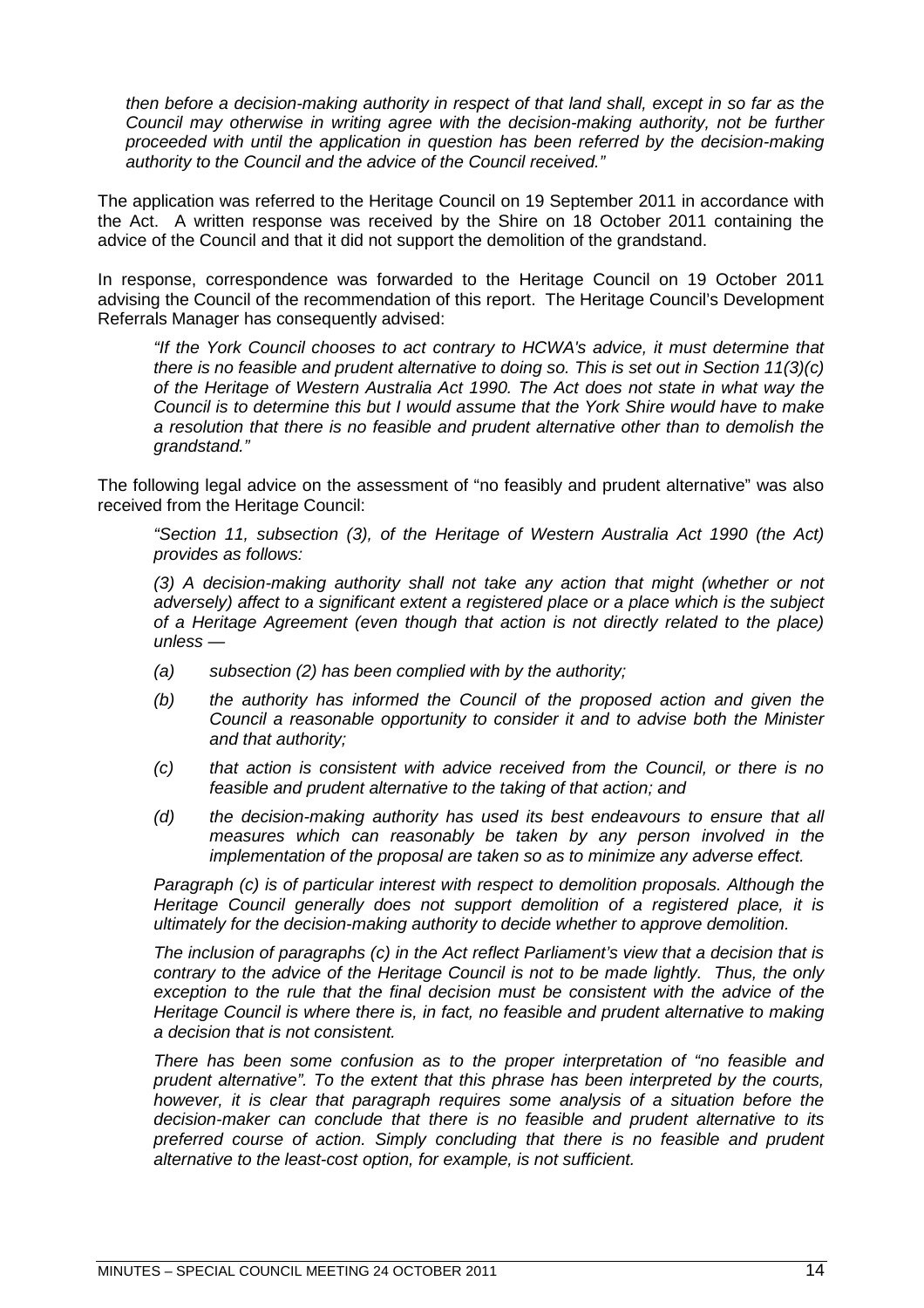*The phrase was analysed at length by Finkelstein J of the Federal Court of Australia in the 2003 decision Friends of Merri Creek Incorporated v Meakins and Another [2003] FCA 671. The Federal Court held that, whether an alterative is "feasible" is a question of whether it is technically practicable and cost-effective, and whether it is "prudent" involves consideration of whether an alternative offers economic benefits and environmental and social merits.*

*Thus, it can be said that there is no feasible and prudent alternative to a course of action if the decision maker finds that there is no alternative that is technically practicable and cost effective that offers economic benefits and environmental and social merits.*

*The cost of restoring a place and the lost opportunity of a possibly more profitable redevelopment of the land does not by itself support the conclusion that there is "no feasible and prudent alternative" to demolishing the place. Rather, there must exist truly unusual factors, or the cost of alternatives (e.g., restoration or adaptive re-use) must reach extraordinary magnitudes such that the alternatives present unique problems.*

*It is obvious that in most cases considerations of restoration cost, alternative uses of the land and potential profit resulting from subdivision and redevelopment will indicate that a neglected place on the state register should be demolished whenever possible. There will always be a smaller outlay required to simply demolish a place than to restore it. Such factors are common to most registered places. Thus, if Parliament intended these factors to be on an equal footing with conservation of heritage places there would have been no need for paragraph (c) of section 11(3) of the Heritage Act.*

*Parliament clearly did not intend that cost was to be ignored by the decision maker. But the very existence of paragraph (c) indicates that protection of heritage places was to be given paramount importance. If paragraph (c) is to have any meaning, the decisionmaking authority cannot approve demolition of a registered, contrary to the advice of the Heritage Council, without first making a formal determination that all the alternatives present unique problems or that the cost of alternatives – such as restoration – reach extraordinary magnitudes.*

*Protection of the cultural heritage of Western Australia is to be considered a basic requirement, and is to be used to eliminate other options. Demolition cannot be accepted unless there are reasons of technical impracticability and cost or extraordinary economic hardship or environmental and social disadvantage in conserving the place.*

*Because every situation is unique, the Office of Heritage recommends that the decisionmaking authority obtain legal advice before making a decision that relies on the "no feasible and prudent alternative" exception."*

It is considered that there is no feasible or prudent alternative to the demolition of the grandstand for the following reasons:

- 1. The extraordinary costs of rebuilding the grandstand is beyond the ability of York Racing Inc. (a not for profit organisation) and will result in continued financial hardship for the group.
- 2. The rebuilding of the grandstand is not considered a cost effective action that will not result in any economic benefits or environmental or social merits.
- 3. Grant funding is only available for the re-establishment of racing. There are no funds available for the re-building of the grandstand.
- 4. The highest priority for York Racing is to re-establish racing to provide an income to ensure the future of racing.
- 5. The insurance and continual maintenance of the grandstand is a significant burden to York Racing and could significantly affect their ability to hold race meetings and to provide compliant facilities for jockeys, horses and the public.
- 6. The January 2011 dust storm was a freak weather event and in itself could be considered exceptional circumstances, which makes this situation unique.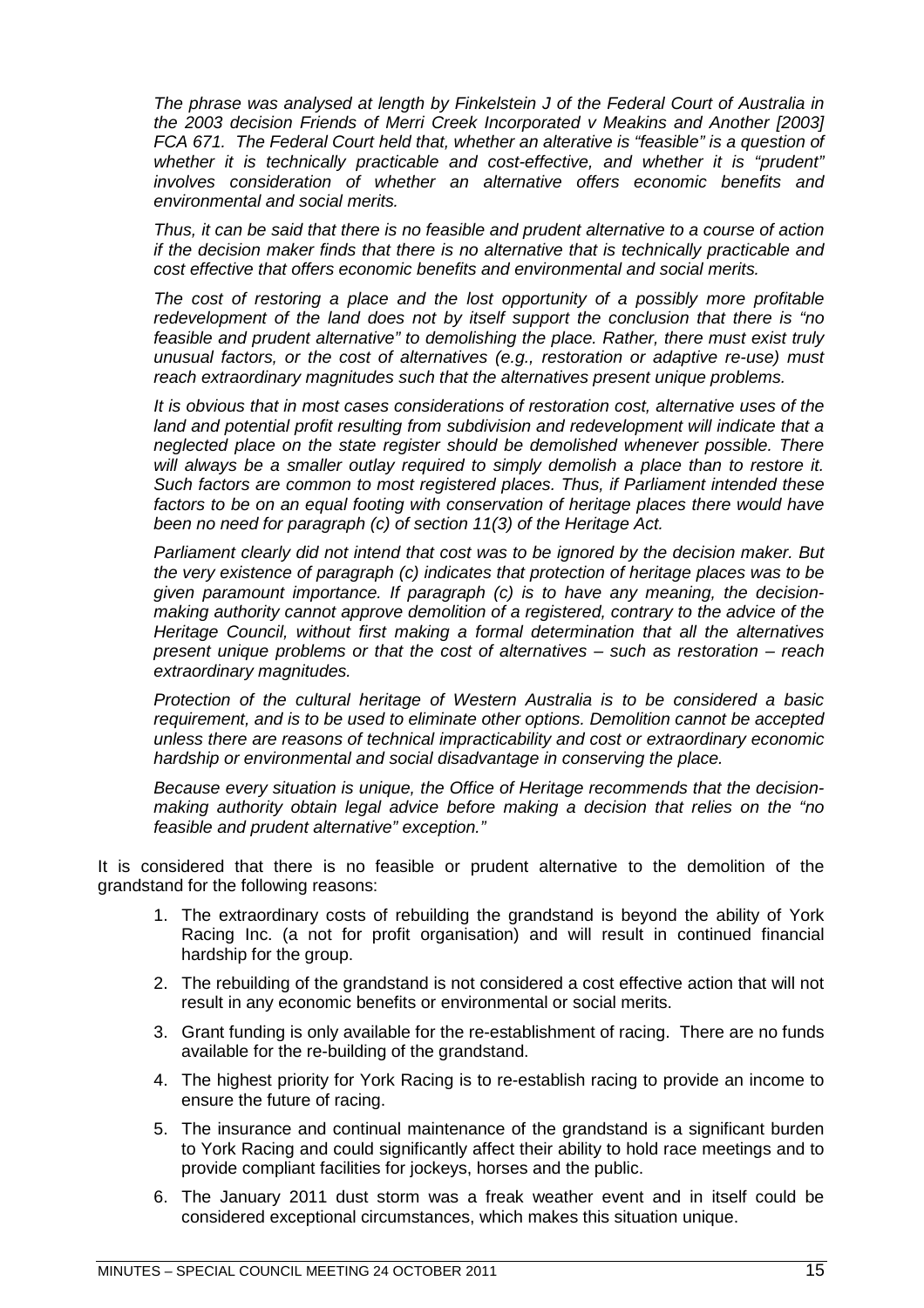- 7. The only prudent alternative identified in this assessment at present is to exclude the demolition from the current proposal and to fence the grandstand for public safety. This action will result in further deterioration and eventual demolition.
- 8. The demolition of the grandstand will not result in the loss of the place (racecourse) or the cultural significance of the place.

#### State Planning Policy 3.5 – Historic Heritage Conservation

The SPP sets out the principles of sound and responsible planning for the identification, conservation and protection of Western Australia's historic heritage.

Section 5 of the SPP outlines the statutory framework for the assessment and conservation of heritage places as follows:

*"Any development to a state-registered place requires approval from the responsible authority, usually the Western Australian Planning Commission or local government, on the advice of the Heritage Council."*

Advice has been sought from the Heritage Council in accordance with the relevant Acts and the SPP.

Section 6.6 of the SPP outlines development control principles that should be applied in considering planning applications in relation to a place entered in a heritage list.

However, the section also notes that the weight given to heritage as a consideration will vary, depending on the degree of significance of a place or area, and relevant economic, social or environmental factors that may apply.

In relation to demolition of a heritage place, the SPP principles are:

- *"Demolition of a State heritage place is rarely appropriate and should require the strongest justification. Demolition of a local heritage place should be avoided wherever possible, although there will be circumstances where demolition is justified. The onus rests with the applicant to provide a clear justification for it.*
- *Demolition approval should not be expected simply because redevelopment is a more attractive economic proposition, or because a building has been neglected. Consideration of a demolition proposal should be based upon the significance of the building or place; the feasibility of restoring or adapting it, or incorporating it into new development; the extent to which the community would benefit from the proposed redevelopment; and any local planning policies relating to the demolition of heritage places."*

Justification has been provided by the applicant in support of the demolition proposal and emphasises that the significance of the place will be protected to benefit the community.

With regards to alterations, extensions or change of use affecting a heritage place, the SPP principles are:

- *"Development should conserve and protect the cultural significance of a heritage place based on respect for the existing building or structure, and should involve the least possible change to the significant fabric.*
- *Alterations and additions to a heritage place should not detract from its significance and should be compatible with the siting, scale, architectural style and form, materials and external finishes of the place. Compatibility requires additions or alterations to site well with the original fabric rather than simply copying or mimicking it.*
- *In some cases, the conservation and protection of a heritage place may require a change of use to ensure a reasonable beneficial use or return. Sympathetic adaptation and change of use should be supported in such cases.*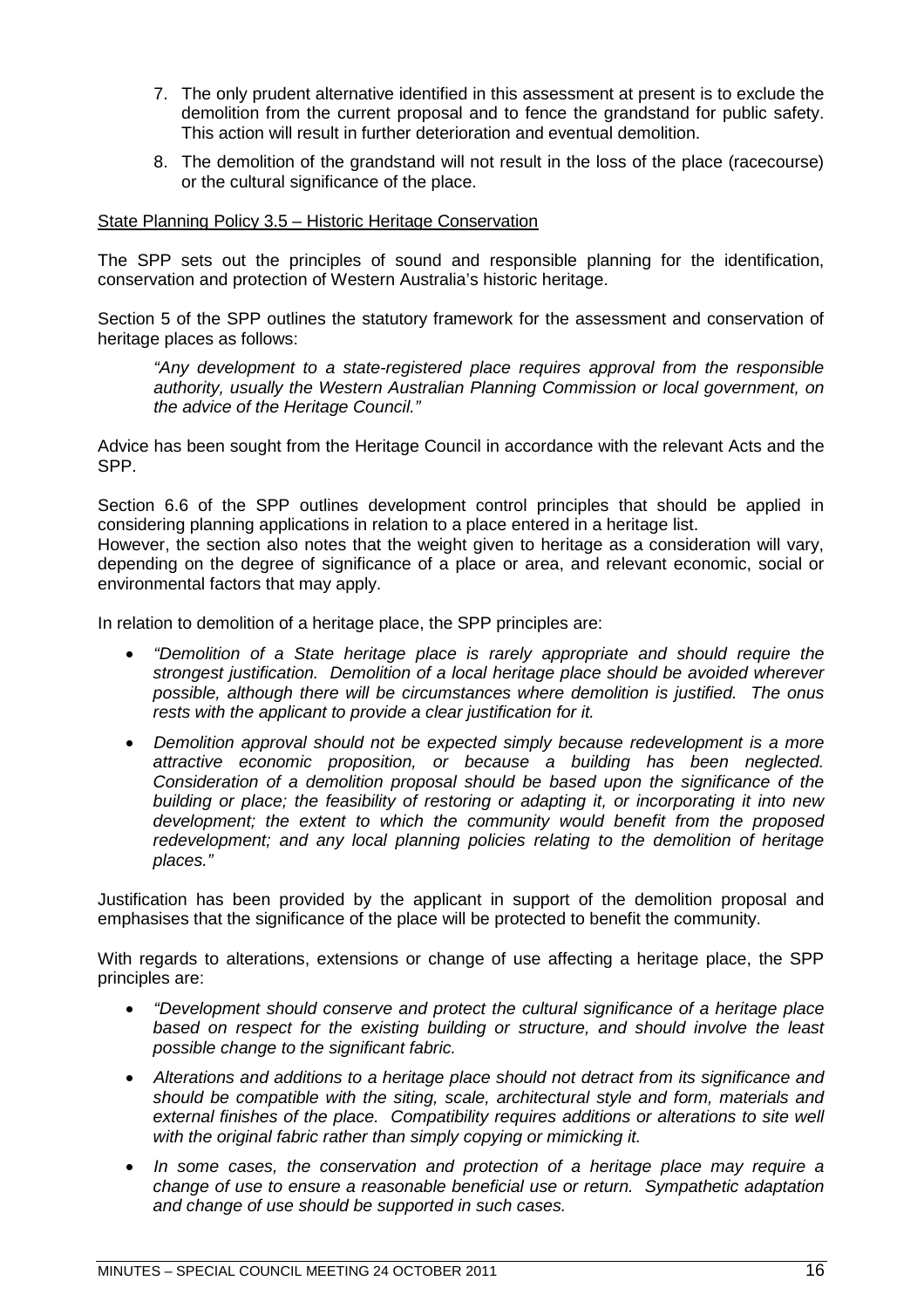*Development should be in accordance with any local planning policies relating to heritage."*

The proposal has been developed to protect the cultural significance of the racecourse.

York Town Planning Scheme No. 2

The site is reserved for Recreation and Open Space purposes under the provisions of the Scheme. The proposal is consistent with the purposes of the reserve.

Approval is required prior to the commencement of development, unless the development is permitted development as outlined in section 4.2 of the Scheme. As the site is State heritage listed, no development, including development, is permitted development and therefore requires planning approval.

Section 5.1 of the Scheme applies to heritage precincts and places and section 5.1.4 outlines the requirements for dealing with applications for development approval as follows:

- *5.1.4.1 "In dealing with any matters which may affect a Heritage Precinct or individual entry on the Heritage List, including any application for planning consent, the local government shall have regard to any heritage policy of the local government.*
- *5.1.4.2 The local government may, in considering any application that may affect a Heritage Precinct or individual entry on the Heritage List, solicit the views of the Heritage Council of WA, and those of any other relevant bodies, and take those views into account when determining the application.*
- *5.1.4.3 Notwithstanding any existing assessment on record, the local government may require a heritage assessment to be carried out prior to the approval for any development proposed in a Heritage Precinct or individual entry listed on the Heritage List.*
- *5.1.4.4 For the purposes of this part the term "development" shall have the meaning as set out in the Act but shall also include, in relation to any building, object, structure or place entered in the Heritage List or contained within a heritage precinct, any act or thing that is likely to significantly change the character of the building, object or structure, or place."*

The provisions of the LPP have been assessed below in accordance with section 5.1.4.1 of the Scheme. Additionally, the views of the Heritage Council have been obtained in accordance with section 5.1.4.2.

As indicated earlier in this report, consultation for this application has been carried out in accordance with sections 7.3 and 7.4 of the Scheme.

Section 7.5 outlines matters to be considered when assessing an application for planning consent. The matters have been considered as follows:

- *(a) The aims and provisions of the Scheme and any other relevant town planning schemes operating within the scheme area.* The redevelopment proposal is consistent with the objectives of the scheme. However, the demolition of the grandstand is contradictory to the objective of the scheme to preserve historic buildings.
- *(b) The requirements of orderly and proper planning including any relevant proposed new town planning scheme or amendment, which has been granted consent for public submissions to be sought.* There are no new schemes or amendments applicable to the land.
- *(c) Any approved statement of planning policy of the Commission.* No statements applicable to this proposal.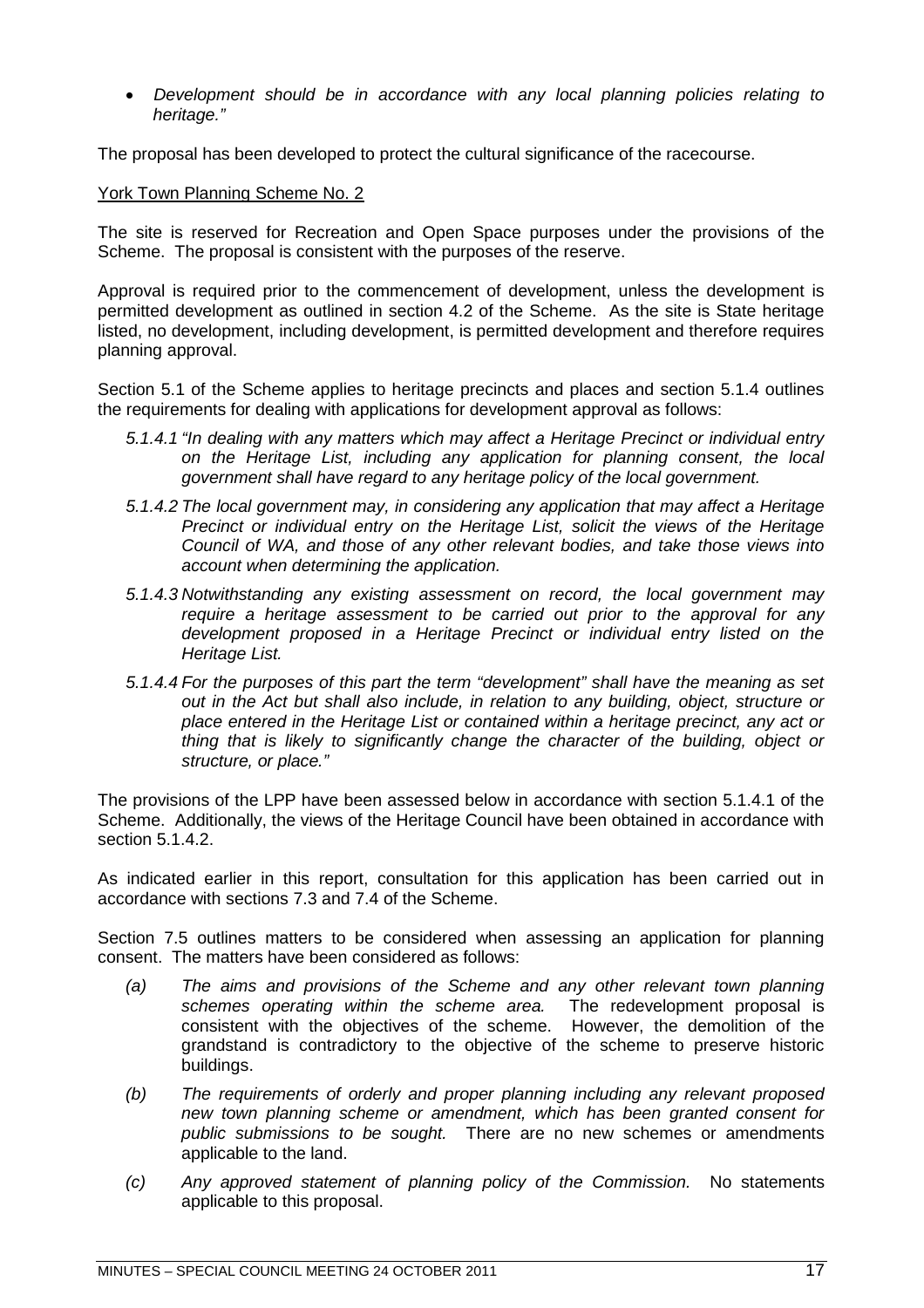- *(d) Any approved environmental protection policy under the Environmental Protection Act 1986.* No policies are applicable to this proposal.
- *(e) Any relevant policy or strategy of the Commission and any relevant policy adopted by the Government of the State.* The State Planning Policy No. 3.5 – Historic Heritage Conservation has been considered in this assessment.
- *(f) Any Planning Policy adopted by the local government under clause 8.8, any policy for a designated heritage precinct adopted under clause 5.1.3, and any other plan or guideline adopted by the local government under the Scheme.* The Local Planning Policy – Heritage Precincts and Places has been considered in the assessment of this proposal.
- *(g) In the case of land reserved under the Scheme, the ultimate purpose intended for the reserve.* The land is reserved for Open Space and Recreation purposes and the proposal is consistent with the reserved purpose.
- *(h) The conservation of any place that has been entered in the Register within the meaning of the Heritage of Western Australia Act 1990, or which is included in the Heritage List under clause 5.1.2, and the effect of the proposal on the character or appearance of a heritage precinct.* The site is listed on the State Register of Heritage Places.
- *(i) The compatibility or a use or development with its setting.* The proposed redevelopment of the racecourse is compatible with the site and setting within the Equine Precinct.
- *(j) Any social issues that have an effect on the amenity of the locality.* There are positive and negative issues associated with the proposal. The redevelopment of the racecourse will have a positive social outcome for the community of York through the continuation of racing and tradition at the historic racecourse, the establishment of a venue for community events and the strengthening of the equine precinct.
- *(k) The cultural significance of any place or area affected by the development.* The cultural significance of the York Racecourse is highly valued by the York community, Avon Valley and the wide racing community. It is important to the social and economic development of York that the racecourse continues to provide and operate a venue for cultural activities. It is also hoped in the future to establish a museum that will provide the community and visitors a history of the racecourse.
- *(l) The likely effect of the proposal on the natural environment and any means that are proposed to protect or to mitigate impacts on the natural environment.* There are unlikely to be any environmental impacts as a result of the proposal. Any impacts can be mitigated through management.
- *(m) Whether the land to which the application relates is unsuitable for the proposal by reason of it being, or being likely to be, subject to flooding, tidal inundation, subsidence, landslip, bushfire or any other risk.* There are no environmental constraints that restrict the proposed development.
- *(n) The preservation of the amenity of the locality.* The proposal will not impact on the amenity of the locality.
- *(o) The relationship of the proposal to development on adjoining land or on other land in the locality including but not limited to, the likely effect of the height, bulk, scale, orientation and appearance of the proposal.* The proposal is in context with the adjoining land and precinct.
- *(p) Whether the proposed means of access to and egress from the site are adequate and whether adequate provision has been made for the loading, unloading, manoeuvring and parking of vehicles.* Provision has been made for access and egress to and from the racecourse that will improve the existing situation.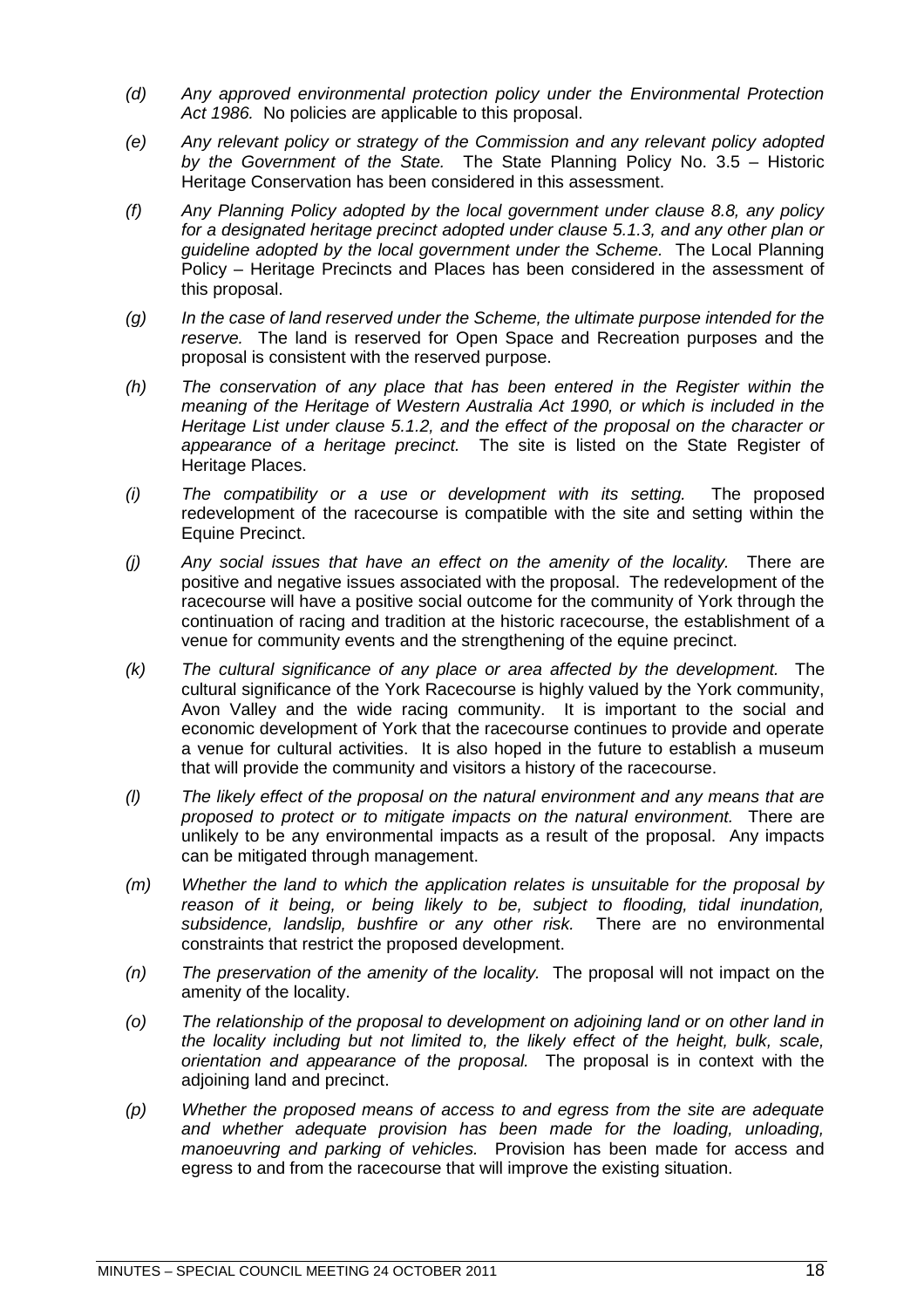- *(q) The amount of traffic likely to be generated by the proposal, particularly in relation to the capacity of the road system in the locality and the probable effect on traffic flow and safety.* Roads are capable of catering for traffic generated as a result of the redevelopment.
- *(r) Whether public transport services are necessary and, if so, whether they are available and adequate for the proposal.* Public transport could be provided for larger events by way of buses.
- *(s) Whether public utility services are available and adequate for the proposal.* Existing utility services are adequate for the proposal.
- *(t) Whether adequate provision has been made for access for pedestrians and cyclists (including end of trip storage, toilet and shower facilities).* Facilities can be provided.
- *(u) Whether adequate provision has been made for access by disabled persons.* Access will be provided.
- *(v) Whether adequate provision has been made for the landscaping of the land to which the application relates and whether any trees or other vegetation on the land should be preserved.* Landscaping will be enhanced as part of the development.
- *(w) Whether the proposal is likely to cause soil erosion and degradation.* Sediment and erosion measures will be required during construction.
- *(x) The potential loss of any community service or benefit resulting from the planning consent.* The closure of the racecourse would result in the loss of a major community service and benefit for the York community. The retainment of the grandstand but loss of racing would result similarly.
- *(y) Any relevant submissions received on the application.* There were two submissions from the community objecting to the demolition of the grandstand.
- *(z) The potential impacts of noise, dust, light, risk, and other pollutants on surrounding land uses.* The redevelopment of the racecourse is unlikely to result in adverse impacts on surrounding land uses, particularly as it is located in a dedicated equine precinct and that the racecourse has been operating for an extended period of time.
- *(aa) The comments or submissions received from any authority consulted under clause 7.4.* The Heritage Council of WA and Racing and Wagering WA both made submissions on the proposal. The Heritage Council did not support the demolition of the grandstand. Whereas RAWA have supported the demolition and redevelopment. Both submissions are attached to this report.
- *(bb) Any other planning consideration the local government considers relevant.* Nil.

#### Local Planning Policy – Heritage Precincts and Places

Section 2.4.3 of the LPP sets out the considerations for application for demolition of heritage places or in a heritage precinct and states that justification should be based upon the following:

- *a) "The significance of the building or place;*
- *b) The feasibility of restoring or adapting it or incorporating it into new development;*
- *c) The extent to which the community would benefit from the proposed development; and*
- *d) The provisions of this Local Planning Policy."*

These issues have been considered and are detailed in the Heritage Impact Statement.

Section 2.5 requires that a Heritage Impact Statement and Structural Condition Assessment are submitted with a planning application for demolition. Both documents have been submitted, together with physical inspection by Council's Planning Manager and Health and Building Manager.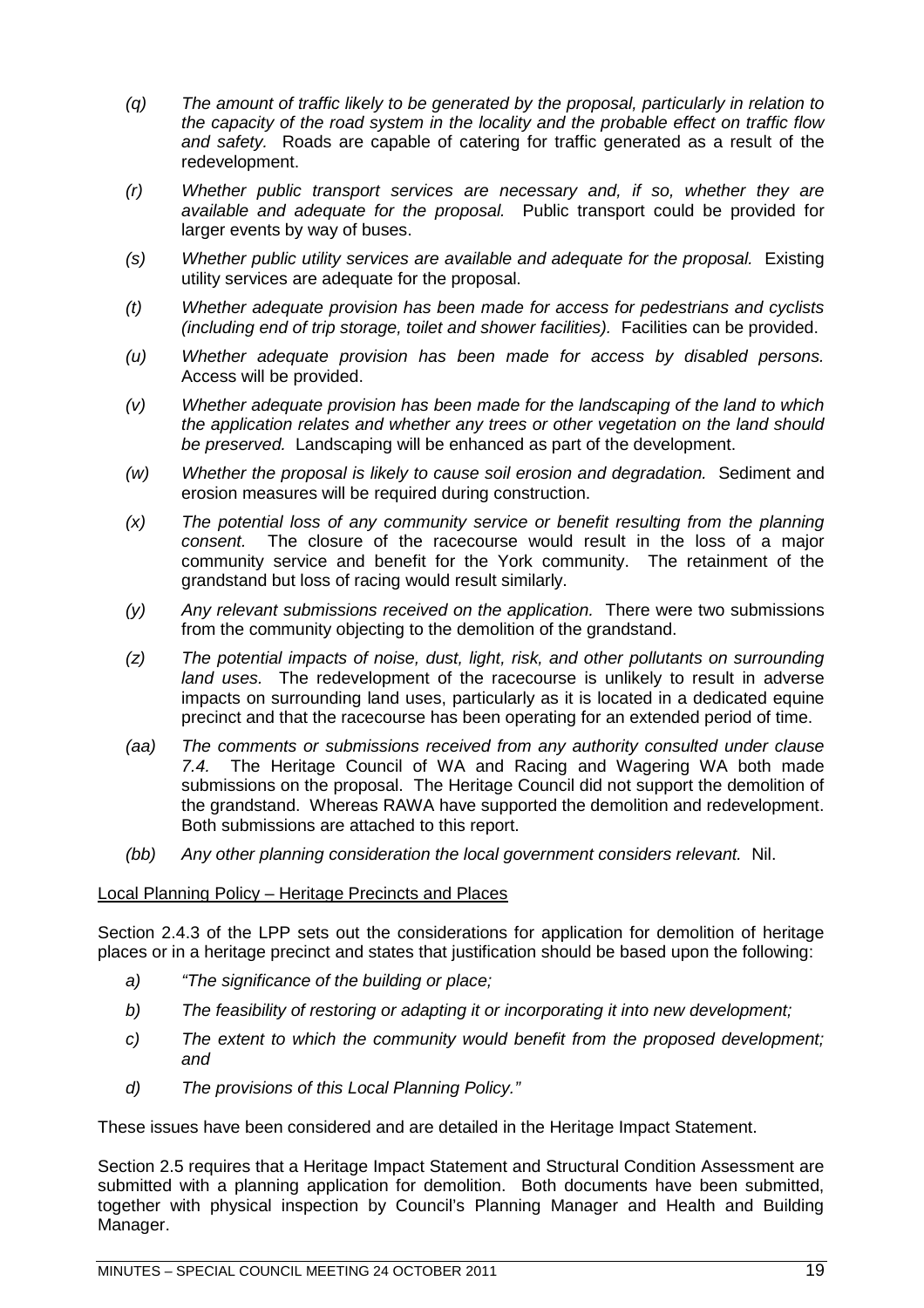Section 2.6 states that any development proposals affecting places on the State Register must be referred by the Shire of York to the Heritage Council for advice as per the *Heritage of Western Australia Act 1990.* The application has been referred.

#### **Policy Implications:**

The redevelopment proposal is consistent with the objectives of the local planning scheme. Although, the demolition of the grandstand is contradictory to the objective of the scheme to preserve historic buildings, however as discussed in this report, the continuation of racing at the York racecourse is as important from a cultural heritage point of view.

#### **Financial Implications:**

"York Racing Incorporated is a volunteer not-for-profit organisation and its members are from thoroughbred and harness racing backgrounds. Funds are raised from holding race meetings and venue hire for conferences and community events. Grants are available for race clubs from a limited number of sources.

The viability of the racecourse is dependent on holding race meetings. To hold meetings the facilities for the jockeys, officials, horses, owners and the public at the racecourse must be upgraded.

The ongoing maintenance and insurance requirements associated with the grandstand, notwithstanding the potential re-build costs estimated at \$500,000, is a substantial liability for the club and will significantly affect the viability of the club and therefore the racecourse. These factors can be attributed directly to the current instability of the club financially and the previous decision to under insure the grandstand.

The proposal will ensure the future financial sustainability of the club, and the racecourse, by providing the ability to hold race meetings. It will ensure that the racecourse will remain an important social and cultural venue for the community of York, the Avon Valley and the wider Western Australian racing community." *Heritage Impact Statement, 2011.*

#### **Strategic Implications:**

There are two strategies in the York Local Planning Strategy that are relevant to this application:

- 1. Heritage
	- a. The objective for Heritage is to: *"Recognise the opportunity to protect and preserve the significant heritage values of York and promote new development that integrates and enhances these values*".
	- b. There are no specific actions relating to the racecourse or grandstand.
- 2. Equine Precinct
	- a. The objective of the Equine Precinct is to: *"Facilitate the development of a wellintegrated 'purpose built' precinct for all equine pursuits, that is centred around the historic York Racecourse and the surrounding Mt Bakewell rural residential area*".
	- b. Action 86 is: *"To liaise with the Avon Racing and Racing and Waging WA to ensure the long-term viability of racing and pacing in York and the Avon Valley".*

A feasibility study and business plan for the Equine Precinct was initially prepared in 2000. The study was to investigate establishing an equine precinct that would incorporate both gallops and trotting with associated facilities including on course training and stabling facilities. The Study determined that the precinct was a viable proposal as it was centred around utilising the existing racecourse.

The continuation and development of the racecourse, including co-location of other equine activities, is consistent with the strategic objectives of the Local Planning Strategy.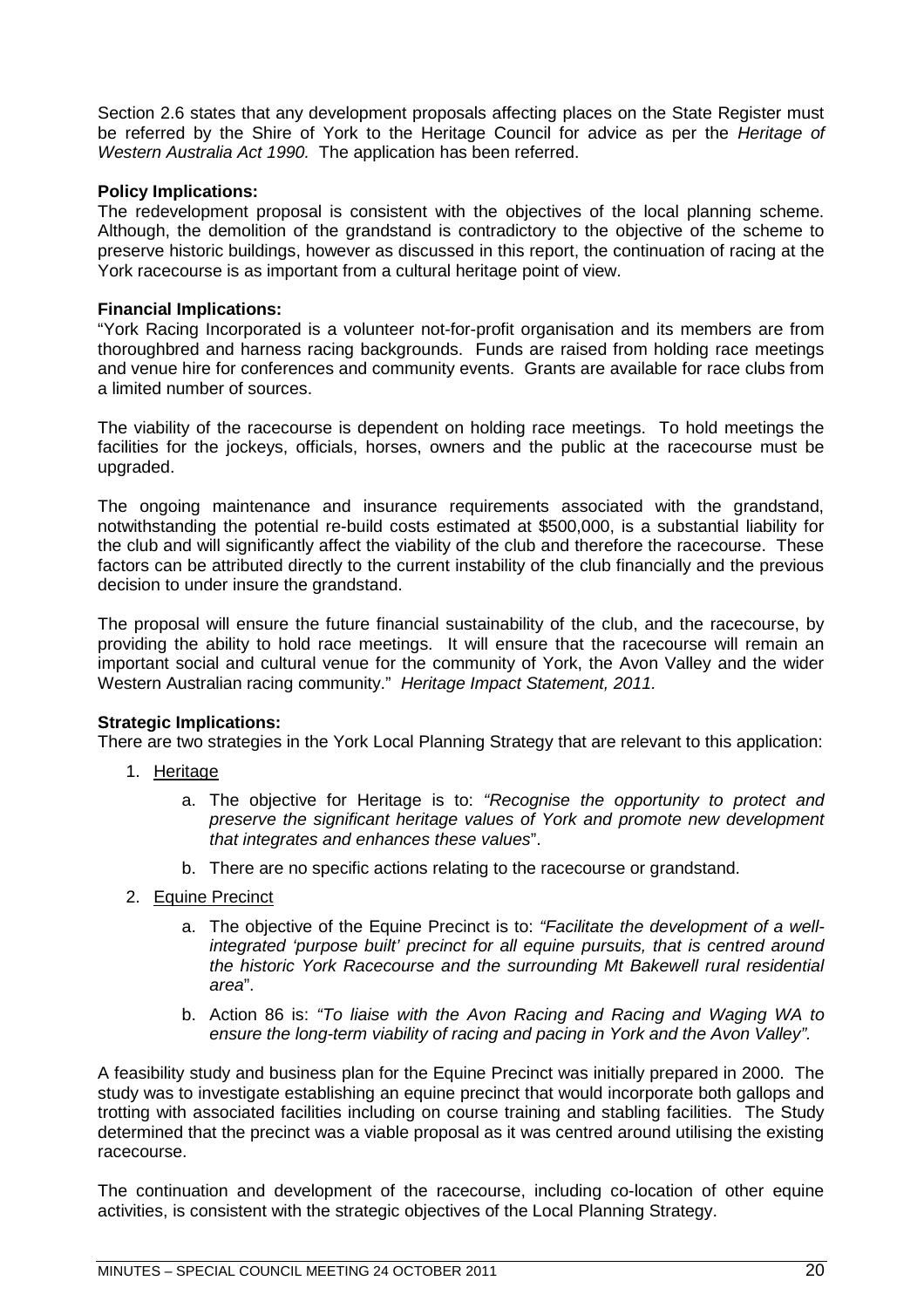#### **Voting Requirements: Absolute Majority Required: No**

#### **Site Inspection: Site Inspection Undertaken: Yes**

#### **Triple bottom Line Assessment:**

#### **Economic Implications:**

Economic development and tourism is a key result area for Council, and includes objectives such as:

- 1. To encourage a sustainable community by increasing employment opportunities in York, attracting investment and businesses to the town, and achieving diversification of industries.
- 2. To increase tourism to achieve business viability and growth.
- 3. To increase the net disposable income of the York community and investigate ways of increasing spending within the Shire.
- 4. To utilise the unique features of York's heritage and rural lifestyle, where appropriate, as the basis for economic development.
- 5. To ensure economic development does not conflict with York's heritage, lifestyle and environment.

Ensuring the viability of an operating racecourse is consistent with the economic development and tourism objectives. The racecourse and training facility delivers on the objective of this clause through its close links to both agricultural and tourism. The use of the site for horse training and for racing will provide economic opportunities to the Shire of York and will further support the local agricultural land uses, many of which involve equestrian uses. The convening of regular race meetings at the site will provide employment opportunities for local residents.

#### **Social Implications:**

There are positive and negative social implications associated with the proposal. The redevelopment of the racecourse will have a positive social outcome for the community of York through the continuation of racing and tradition at the historic racecourse, the establishment of a venue for community events and the strengthening of the equine precinct. Negatively, will be the loss of the iconic grandstand if demolished.

#### **Environmental Implications:**

It is unlikely that the proposal will result in any detrimental environmental impacts. However, any environmental impacts can be appropriately managed.

#### **Comment:**

There is no doubt of the significance of the grandstand as a representative example of a regional racecourse from the first half of the twentieth century and the racecourse as one of the few remaining regional racecourses incorporating a grandstand in Western Australia, incorporating timber buildings constructed in the interwar period.

It could be argued that the place has as much cultural heritage significance as the buildings have for built heritage. The following statement made in the Heritage Impact Statement:

*"The place is historically significant for its long and ongoing association with the development of country horseracing and horseracing in general within Western Australia.*

*The place is highly valued by the community as a place of social and cultural focus for not only people involved in the racing industry, but also those within the local community and Western Australia who recognise the contribution of the York Racecourse as a major local venue for community events and the institution of horseracing in Australia.*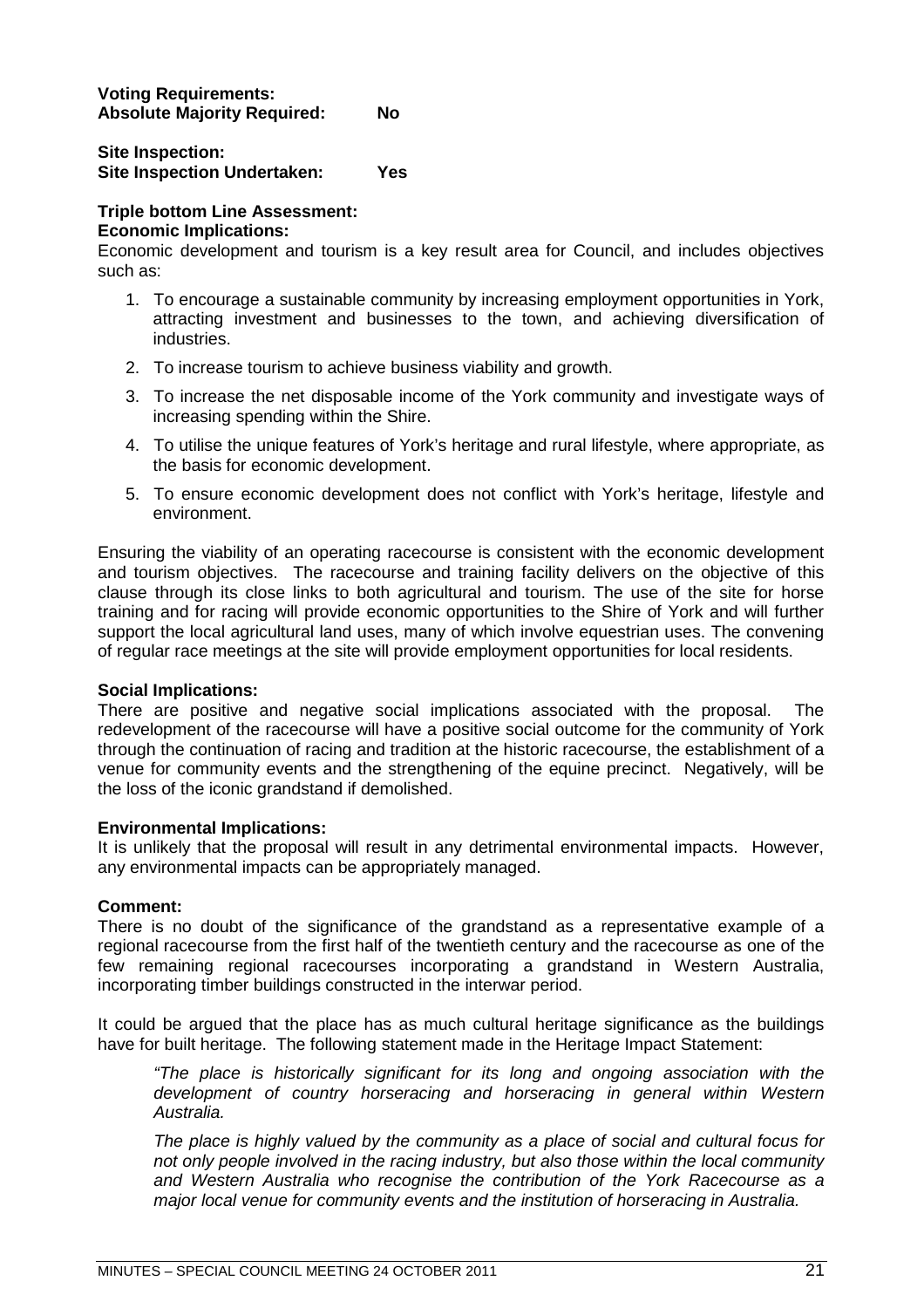*Horse racing is a significant aspect of Australian culture.*

*The cultural significance of the York Racecourse will not be detrimentally affected by the demolition of the grandstand. The demolition will result in the viability of the York Racecourse and therefore preserving and enhancing the cultural significance of the York Racecourse."*

The viability of the place (racecourse) is dependent on holding race meetings. To hold race meetings the facilities for the jockeys, officials, horses, owners and the public at the racecourse must be upgraded.

The ongoing maintenance and insurance requirements associated with the grandstand, notwithstanding the potential re-build costs estimated at \$500,000, is a substantial liability for the club and therefore the racecourse.

The proposal will ensure the future financial sustainability of the club, and the racecourse, by providing the ability to hold race meetings. It will ensure that the racecourse will remain an important social and cultural venue for the community of York, the Avon Valley and the wider Western Australian racing community.

Section 7.10 of the Scheme enables a planning consent to be granted:

- *(a) for the use or development for which the approval is sought;*
- *(b) for that use or development, except for a specified part or aspect of that use or development; or*
- *(c) for a specified part or aspect of that use or development.*

Section 7.11 of the Scheme enables Council to grant approval subject to later approval of details as follows:

- *7.11.1 Where an application is for a development that includes the carrying out of any building or works, the local government may grant approval subject to matters requiring the subsequent planning consent of the local government. These matters may include the siting, design, external appearance of the buildings, means of access, landscaping, and such other matters as the local government thinks fit.*
- *7.11.2 In respect of an approval requiring subsequent planning consent, the local government may require such further details as it thinks fit prior to considering the application.*
- *7.11.3 Where the local government has granted approval subject to matters requiring the later planning consent of the local government, an application for approval of those matters must be made not later than 2 years after the date of determination of the first approval, or such other period as is specified in the approval.*

Therefore, Council may decide to determine the application by:

- (a) approving the application as submitted subject to submission of further details and conditions of consent; or
- (b) approving the application subject to submission of further details and the applicant liaising with the Heritage Council with regards to the offer of a feasibility study, subject to conditions of consent; or
- (c) approving part of the application i.e. the new construction works and delaying the determination of the portion of the application relating to the demolition of the grandstand, subject to submission of further details and conditions of consent; or
- (d) deferring determination of the application in its entirety until receipt of legal advice as recommended in the advice received from the Heritage Council (last paragraph of the advice); or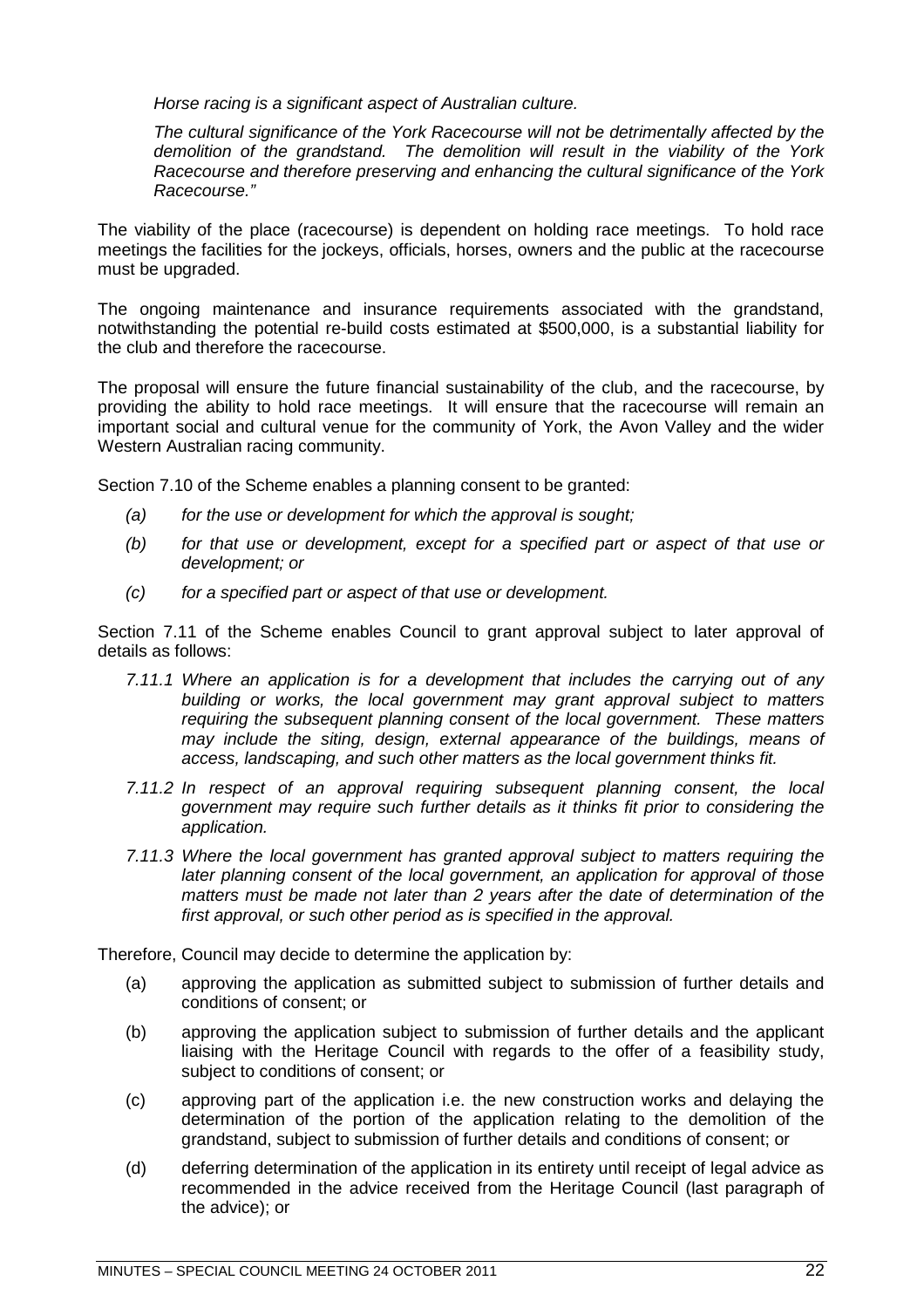- (e) deferring determination of the application in its entirety until completion and receipt of the feasibility study requested by the Heritage Council; or
- (f) refusing the application.

As demonstrated in this report, it is considered that there is no feasible or prudent alternative to the demolition of the grandstand and it is recommended that Option (b) is the most appropriate resolution for Council to enable the recommencement of racing and the redevelopment of the racecourse to proceed without significant delays that would result in the preparation of a feasibility study as recommended by the Heritage Council.

*Cr Boyle declared an Interest Affecting Impartiality - on the Committee of a non for profit organisation with no financial gain. Advice obtained from the Department of Local Government on 24th October, 2011 – can declare impartiality and participate in debate.*

OFFICER RECOMMENTATION

*"That Council:*

*APPROVE the planning application for demolition of the State Heritage Listed grandstand and redevelopment of the York Racecourse located at Lot 103 Spencers Brook Road, York, subject to the following conditions of consent:*

- *1. Development must substantially commence within two (2) years from the date of this decision.*
- *2. The development shall take place in accordance with the stamped approved plans and the application documentation, including schedule of future works.*
- *3. Development may take place in stages, subject to the conditions of this consent and the requirements for the issue of the demolition or a building licence. Any modifications will require prior Council consent.*
- *4. Prior to the issue of a demolition licence for the grandstand, the applicant is to provide written confirmation showing evidence of consultation with the Heritage Council of WA.*
- *5. The development hereby permitted being in accordance with the Shire of York Local Planning Policy for Heritage Places and Precincts and the requirements of the Heritage Council of Western Australia. Colours and materials will be required to be submitted for approval prior to issue of a building licence for the relevant stage.*
- 6. *Prior to the issue of a demolition or building licence, the application shall submit plans or documentation detailing the reuse of the timber from the grandstand.*
- *7. Photographic records of before and after construction must be kept and forwarded to the local government for inclusion in the Municipal Heritage Inventory.*
- *8. Disabled access and facilities shall be provided in accordance with the requirements of the Building Code of Australia.*
- *9. Car parking shall be provided on site in accordance with the provisions of the York Local Planning Scheme No. 2. A car parking and traffic management plan shall be submitted for approval prior to the construction of the parking.*
- *10. An overall drainage management concept plan shall be submitted prior to the issue of a building licence for approval by the local government.*
- *11. An Environmental Management Plan must be prepared and approved to the satisfaction of the local government prior to the use of the new horse facilities.*
- *12. Any new advertising signage will require separate planning approval.*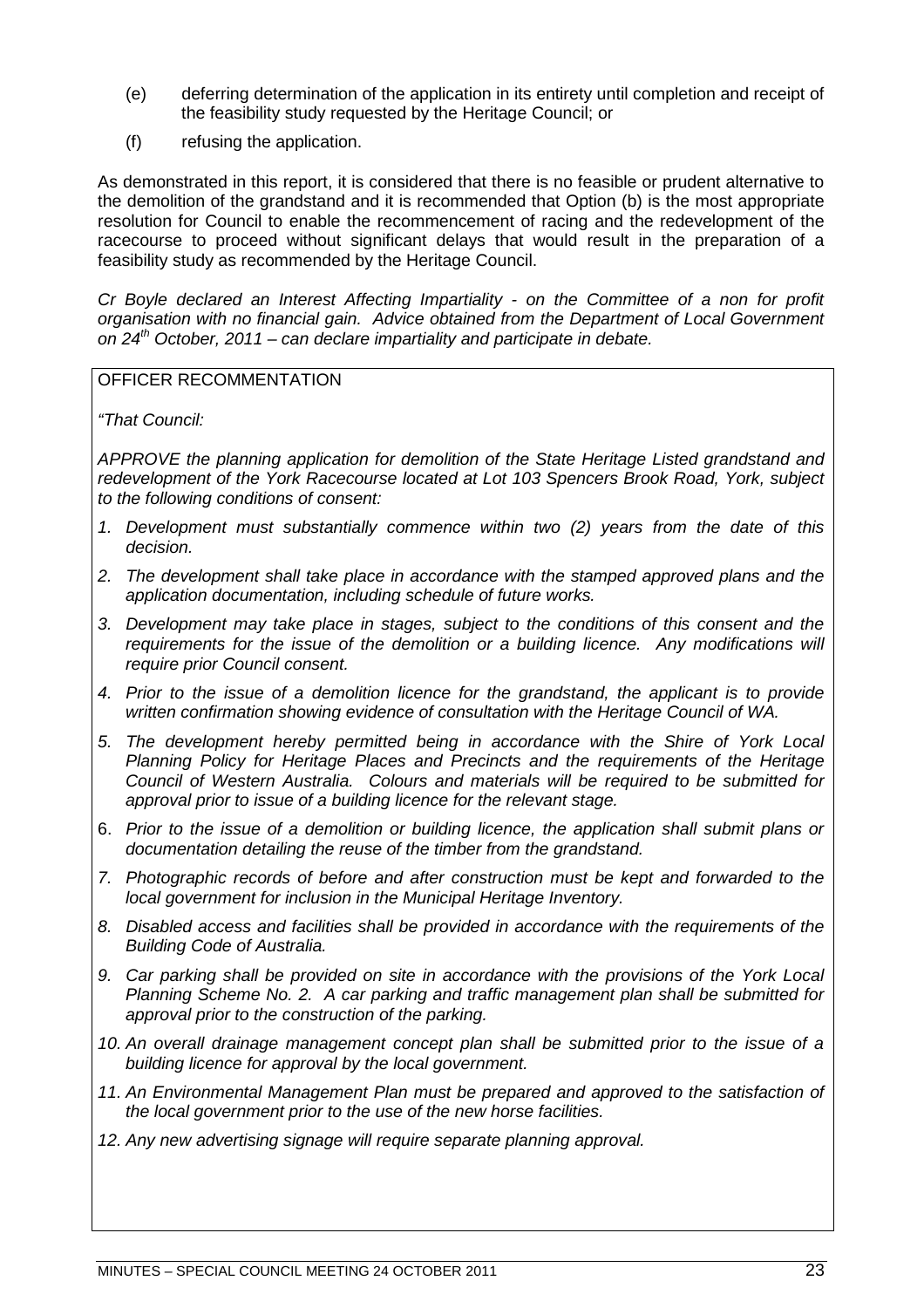#### *Notes to consent:*

- *Note 1: If the development the subject of this approval is not substantially commenced within a period of 2 years, or such other period as specified in the approval after the date of determination, the approval will lapse and be of no further effect.*
- *Note 2: Where an approval has so lapsed, no development is to be carried out without the further approval of the local government having first been sought and obtained.*
- *Note 3: If an applicant is aggrieved by this determination there is a right of appeal under the Planning & Development Act 2005. An appeal must be lodged within 28 days of the determination.*

*Note 4: This approval is not a building or demolition licence. In accordance with the provisions of the Local Government (Miscellaneous Provisions) Act 1960, an application for a building or demolition licence must be submitted to, and approval granted by the local government prior to the commencement of any works within the development hereby permitted.*

- *Note 5: Any new crossovers will require prior permission of the Shire of York.*
- *Note 6: Any public events, with the exception of horse racing events, will require the submission and approval of a Public Event Management Plan.*
- *Note 7: This approval does not include subdivision or convey Council's position on subdivision of any existing parcels.*

#### **RESOLUTION 211011**

**Moved: Cr Scott Seconded: Cr Lawrance**

*That Council Amend the Officer Recommendation to read:*

*"That Council:*

*APPROVE the planning application for demolition of the State Heritage Listed grandstand and redevelopment of the York Racecourse located at Lot 103 Spencers Brook Road, York, subject to the following conditions of consent:*

- *1. Development must substantially commence within two (2) years from the date of this decision.*
- *2. The development shall take place in accordance with the stamped approved plans and the application documentation, including schedule of future works.*
- *3. Development may take place in stages, subject to the conditions of this consent and the requirements for the issue of the demolition or a building licence. Any modifications will require prior Council consent.*
- *4. Prior to the issue of a demolition licence for the grandstand, the applicant is to provide written confirmation showing evidence of consultation with the Heritage Council of WA including the designated feasibility study to be completed by 31st December, 2011 and fully funded by the Heritage Council.*
- *5. The development hereby permitted being in accordance with the Shire of York Local Planning Policy for Heritage Places and Precincts and the requirements of the Heritage Council of Western Australia. Colours and materials will be required to be submitted for approval prior to issue of a building licence for the relevant stage.*
- **6.** *Prior to the issue of a demolition or building licence, the application shall submit plans or documentation detailing the reuse of the timber from the grandstand.*
- *7. Photographic records of before and after construction must be kept and forwarded to the local government for inclusion in the Municipal Heritage Inventory.*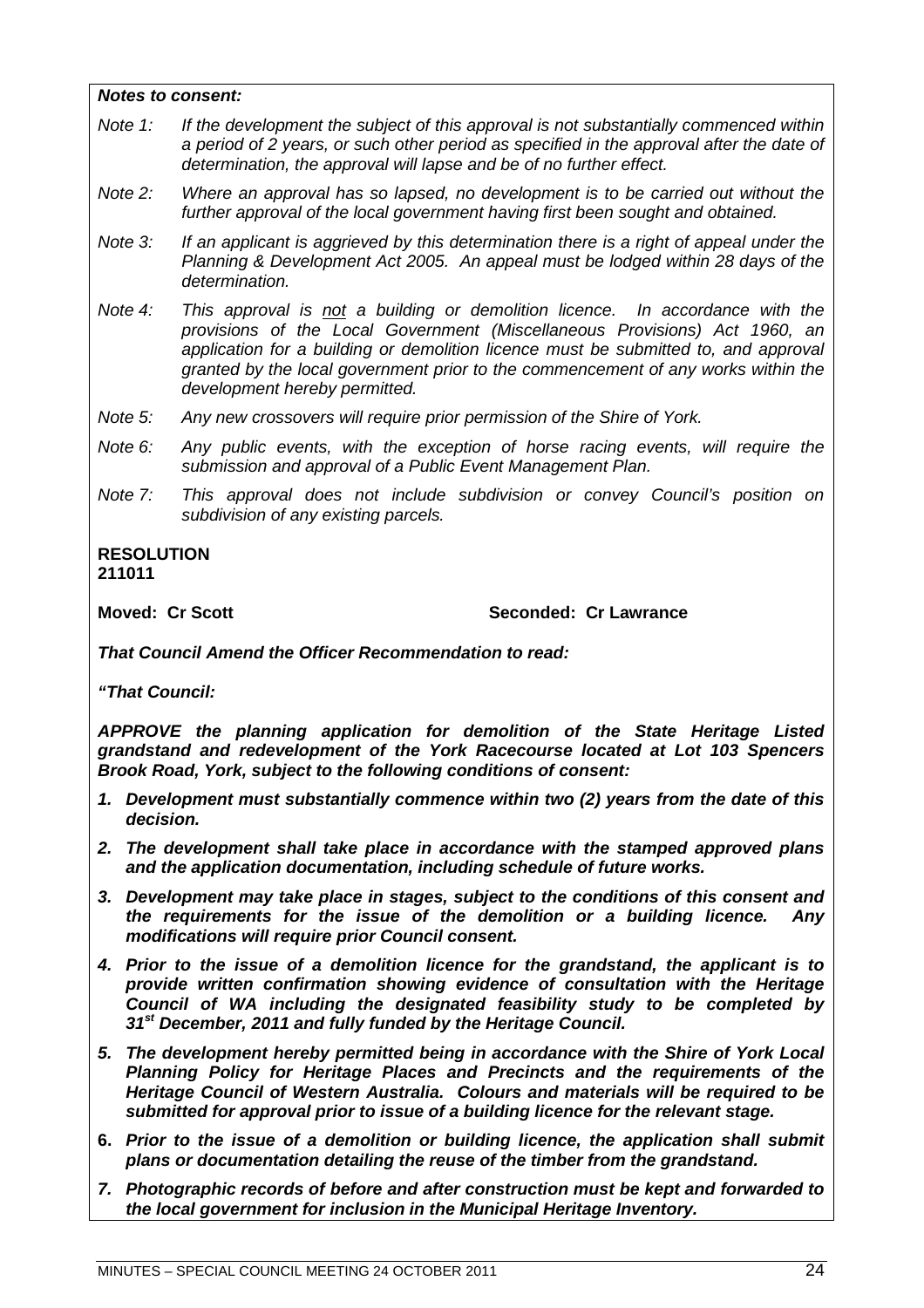- *8. Disabled access and facilities shall be provided in accordance with the requirements of the Building Code of Australia.*
- *9. Car parking shall be provided on site in accordance with the provisions of the York Local Planning Scheme No. 2. A car parking and traffic management plan shall be submitted for approval prior to the construction of the parking.*
- *10. An overall drainage management concept plan shall be submitted prior to the issue of a building licence for approval by the local government.*
- *11. An Environmental Management Plan must be prepared and approved to the satisfaction of the local government prior to the use of the new horse facilities.*
- *12. Any new advertising signage will require separate planning approval.*

*Notes to consent:*

- *Note 1: If the development the subject of this approval is not substantially commenced within a period of 2 years, or such other period as specified in the approval after the date of determination, the approval will lapse and be of no further effect.*
- *Note 2: Where an approval has so lapsed, no development is to be carried out without the further approval of the local government having first been sought and obtained.*
- *Note 3: If an applicant is aggrieved by this determination there is a right of appeal under the Planning & Development Act 2005. An appeal must be lodged within 28 days of the determination.*
- *Note 4: This approval is not a building or demolition licence. In accordance with the provisions of the Local Government (Miscellaneous Provisions) Act 1960, an application for a building or demolition licence must be submitted to, and approval granted by the local government prior to the commencement of any works within the development hereby permitted.*
- *Note 5: Any new crossovers will require prior permission of the Shire of York.*
- *Note 6: Any public events, with the exception of horse racing events, will require the submission and approval of a Public Event Management Plan.*
- *Note 7: This approval does not include subdivision or convey Council's position on subdivision of any existing parcels.*

*CARRIED: 5/1*

*The Officer Recommendation was amended in Item 4 to include the undertaking of a fully funded Feasibility Study by the Heritage Council.*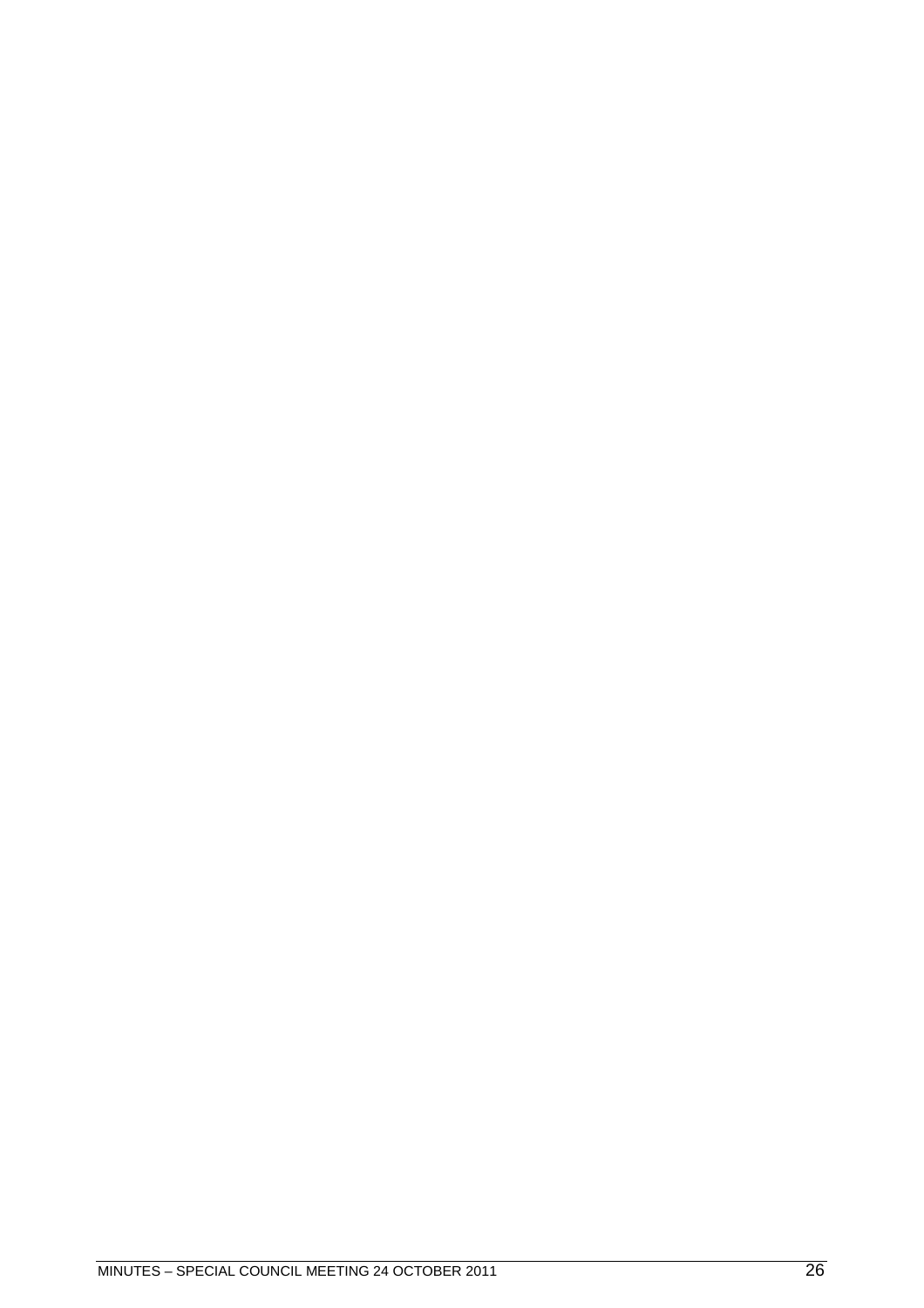### <span id="page-26-0"></span>**Item 9.1.1 - Appendices**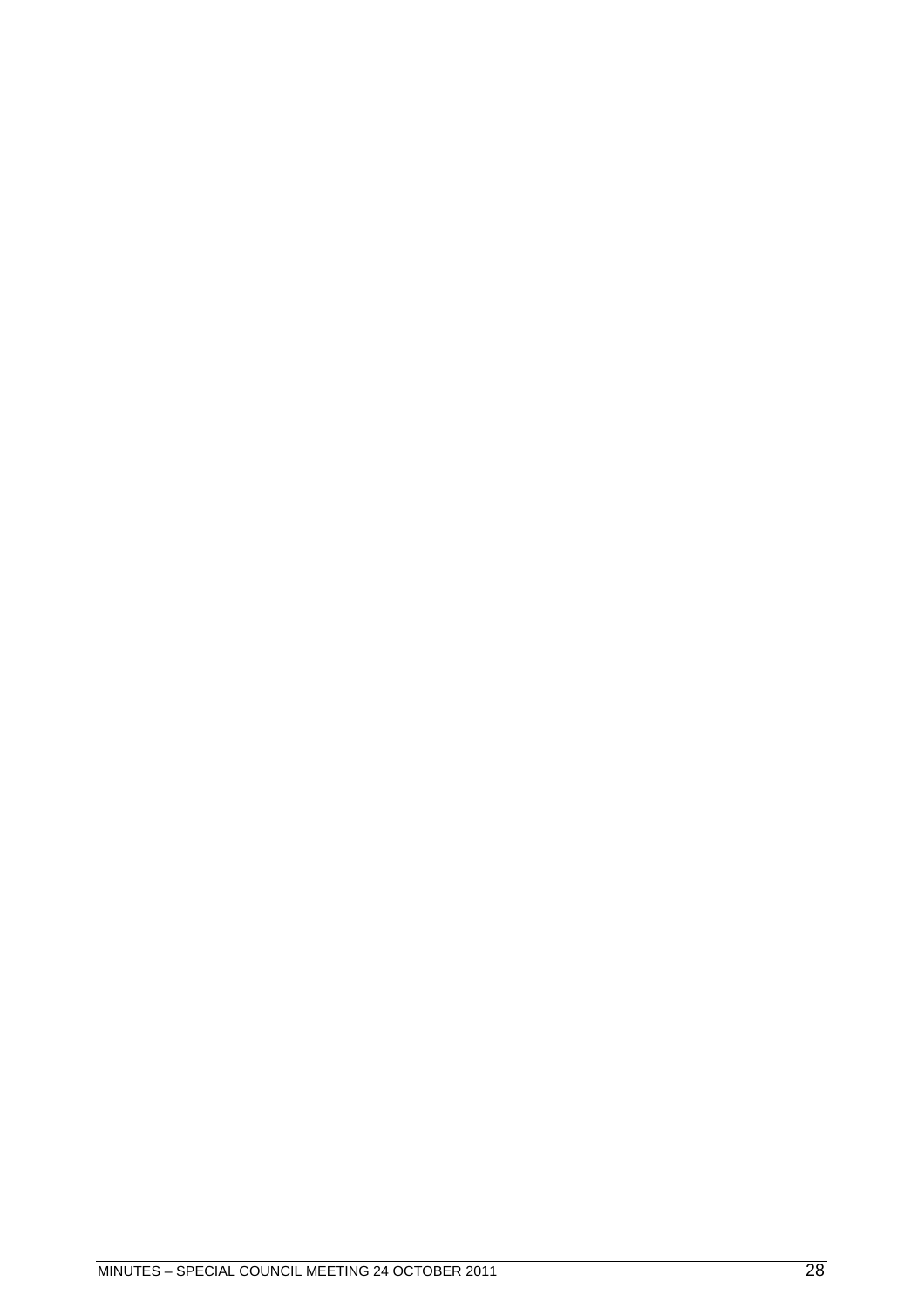# <span id="page-28-0"></span>**9.2 Administration Reports**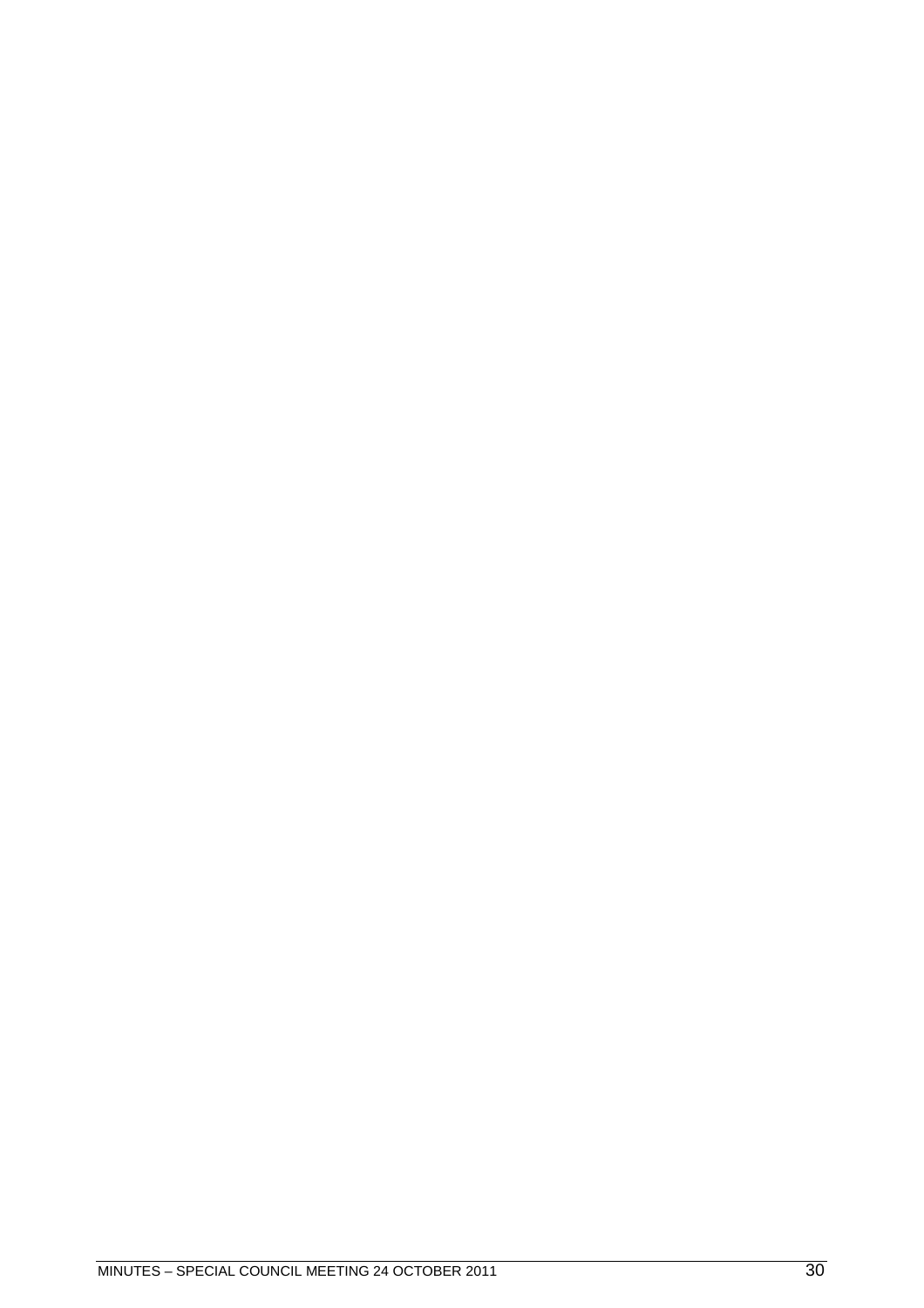# **9. OFFICER'S REPORTS**

#### **9.2 ADMINISTRATION REPORTS**

<span id="page-30-0"></span>**9.2.1 Proposal to Make Parking and Parking Facilities Amendment Local Law 2011**

| <b>FILE NO:</b>                | LE.LLW.8                                                         |
|--------------------------------|------------------------------------------------------------------|
| <b>COUNCIL DATE:</b>           | <b>18 October 2011</b>                                           |
| <b>REPORT DATE:</b>            | <b>24 October 2011</b>                                           |
| <b>LOCATION/ADDRESS:</b>       | N/A                                                              |
| <b>APPLICANT:</b>              | <b>Shire of York</b>                                             |
| <b>SENIOR OFFICER:</b>         | Ray Hooper, CEO                                                  |
| <b>REPORTING OFFICER:</b>      | Darren Long - DL Consulting                                      |
| <b>DISCLOSURE OF INTEREST:</b> | Nil                                                              |
| <b>APPENDICES:</b>             | Appendix A – Local Laws Parking and Parking<br>Facilities - 1999 |
|                                | Appendix B – Parking and Parking Facilities                      |
|                                | <b>Amendment Local Law 2011</b>                                  |
| <b>DOCUMENTS TABLED:</b>       | Nil                                                              |

#### **Summary:**

The purpose of this report is to:

- (1) consider the submissions (if any) received on the proposed Shire of York Parking and Parking Facilities Amendment Local Law 2011 and determine if any drafting amendment(s) are required to the Amendment local law as a result of the submissions received;
- (2) give notice of the purpose and effect of the Shire of York Parking and Parking Facilities Amendment Local Law 2011;
- (3) make the Shire of York Parking and Parking Facilities Amendment Local Law 2011, incorporating all amendments;
- (4) authorise the local law's gazettal in the *Government Gazette*;
- (5) give local public notice, (after gazettal), of the date the Shire of York Parking and Parking Facilities Local Law 2011 will come into effect; and
- (6) authorise the affixing of the Common Seal to the local law.

#### **Background:**

At its ordinary meeting of 16 August 2011, Council resolved to commence the process to make a Shire of York Parking and Parking Facilities Amendment Local Law.

The procedure for making local laws requires Council to advertise state-wide, advising of its intention to make a local law, and invite submissions to be made on the proposed local law for a six-week period. At the closure of the submission period, Council is to consider all submissions before making a local law.

An advertisement was placed in the West Australian on 24 November 2010, with the submission period for public comment closing on Wednesday 19 January 2011.

At its ordinary meeting on 20 June 2011, Council considered the proposed Amendment local law and expressed concern over the implications of clause 3.2(3) in the existing Parking local law, and the fact that it prevented motorcycles from using a parking bay that is not marked "M/C". The following was presented and Council resolved that the item be deferred: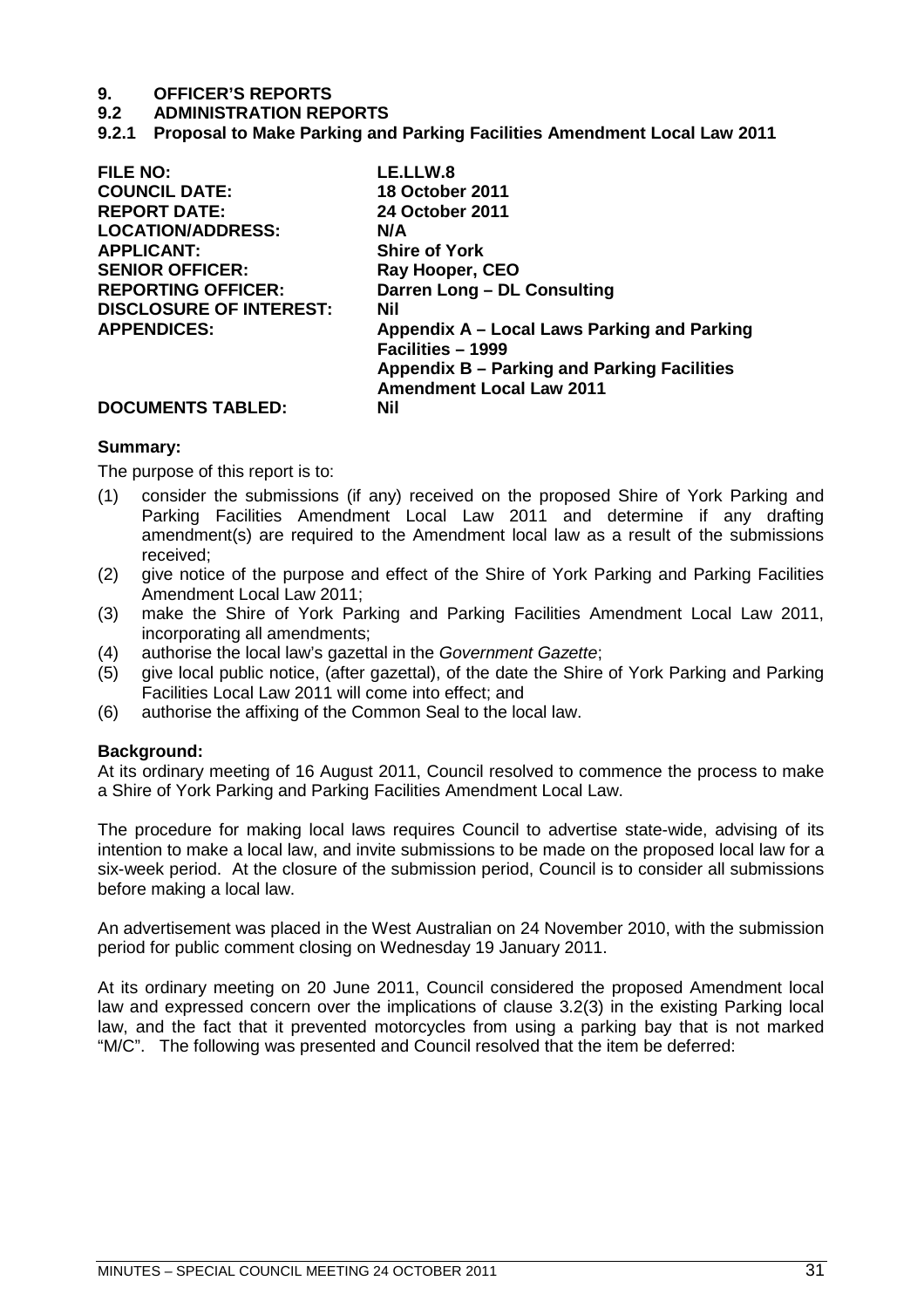#### *OFFICER RECOMMENDATION*

*"That Council:*

- *1. Reject the submission from Mr D Paton on the proposed changes to the Parking and Parking Facilities local law;*
- *2. Notes the submission from the Department of Local Government in relation to the proposed Shire of York Parking and Parking Facilities Amendment Local Law 2010;*
- *3. Council resolves to make the Shire of York Parking and Parking Facilities Amendment Local Law 2011, as per the Attachment, incorporating amendments outlined by the Department of Local Government, in accordance with section 3.12 of the Local Government Act 1995;*
	- *(a) the purpose of which is to amend the Shire of York Parking and Parking Facilities local law to include additional provisions that reflect current legislative requirements, and review modified penalties; and*
	- *(b) the effect is to ensure that the local law is consistent with other legislation;*
- *4. Publish the Shire of York Parking and Parking Facilities Amendment Local Law 2011, as per (3) above, in the Government Gazette and provide copies of the local law to the Minister for Local Government;*
- *5. Forward a copy of the gazetted local law, explanatory memoranda and associated documentation to the Joint Standing Committee on Delegated Legislation for review; and*
- *6. Authorise the affixing of the Common Seal of the Shire of York to the Shire of York Parking and Parking Facilities Amendment Local Law 2011."*

*RESOLUTION 120611*

*Moved: Cr Scott Seconded: Cr Walters*

*"That Council:*

*Defer this matter until further notice."*

*CARRIED: 5/0*

The local law was referred back to Council's Consultant dealing with the local law review for further comment and revision.

#### **Consultation:**

As required by section 3.12 the Local Government Act 1995, an advertisement was placed, in a state-wide newspaper, inviting the public to comment on the proposed local law, with submissions being open for a period of not less than 6 weeks (42 days), closing on 19 January 2011.

#### **Statutory Environment:**

Local Government Act 1995.

Section 3.12(2) of the Local Government Act 1995 and the Local Government (Functions and General) Regulations (Regulation 3) which states that for the purpose of Section 3.12(2) of the Local Government Act the person presiding at a council meeting is to give notice of the purpose of the local law by ensuring that the purpose and effect of the proposed local law is included in the agenda for that purpose and the minutes of the meeting of the council include the purpose and effect of the proposed local law.

Road Traffic Act 1974. Road Traffic Code 2000.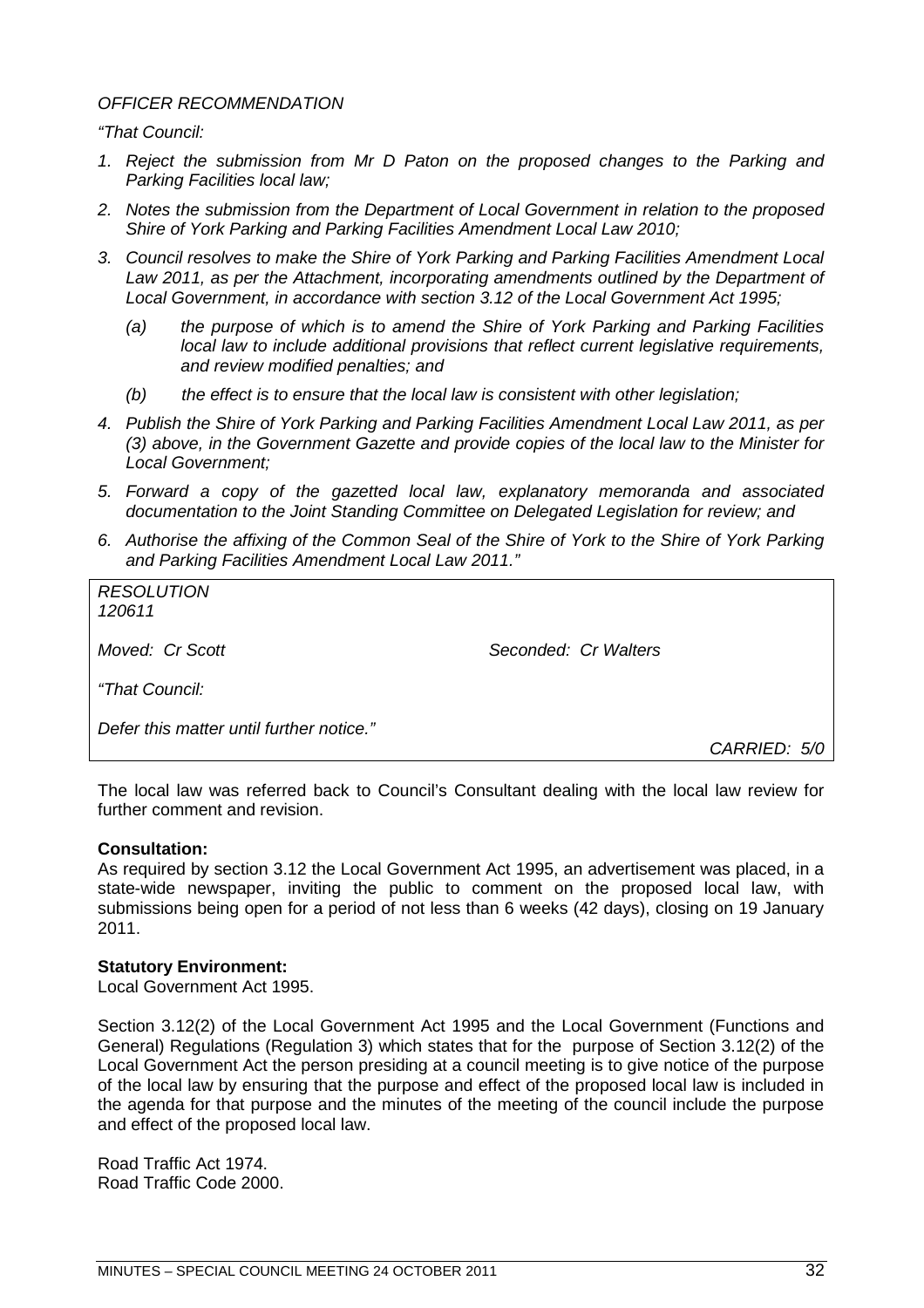#### **Policy Implications:**

The adoption of relevant policies, if required, should be undertaken after the final adoption of the local law.

#### **Financial Implications:**

Advertising costs associated with placement of the amendment local law in the Government Gazette and giving local notice of the date the local law takes effect.

#### **Strategic Implications:**

Resource Management.

**Voting Requirements: Absolute Majority Required: YES**

**Site Inspection: Site Inspection Undertaken: Not Applicable**

**Triple bottom Line Assessment: Economic Implications:** Not applicable.

#### **Social Implications:**

Up to date and relevant local laws are an important cornerstone of good governance. Local Government has a statutory and moral obligation to ensure that the regulation of local matters is conducted in a fair, efficient and reasonable manner.

#### **Environmental Implications:**

Not applicable.

#### **Comment:**

Council advertised, both locally and state-wide, for public comment on the draft Parking and Parking Facilities Amendment Local Law 2010. At the close of the submission period, one public submission had been received. A summary of this submission is detailed in the following table.

| <b>Submission/Applicant</b> | <b>Comment</b>                                                                                                                                                                                                                                                                                                                                                                                                                                                              | <b>Officer/Consultant</b>                                        | <b>Recommended</b>                                                                                                                                                                                           |
|-----------------------------|-----------------------------------------------------------------------------------------------------------------------------------------------------------------------------------------------------------------------------------------------------------------------------------------------------------------------------------------------------------------------------------------------------------------------------------------------------------------------------|------------------------------------------------------------------|--------------------------------------------------------------------------------------------------------------------------------------------------------------------------------------------------------------|
| <b>Name</b>                 |                                                                                                                                                                                                                                                                                                                                                                                                                                                                             | <b>Comment</b>                                                   | <b>Action</b>                                                                                                                                                                                                |
| Submission 1<br>Mr D Paton  | Clause $3.2(3)$ – Restrictions<br>on parking in particular areas<br>At present there is some<br>designated parking for<br>motorcycles outside Saint's<br>Cafe and some parking bays<br>for these vehicles further<br>along Avon Terrace. I have<br>never heard complaints from<br>visitors or local York people<br>about these motorcycles<br>taking up space in ordinary<br>car parking bays, in fact many<br>people admire the polished<br>gems that people ride to York. | Clause 3.2(3) has been<br>deleted in the amendment<br>local law. | It is<br>recommended<br>that Council<br>uphold the<br>submission<br>from Mr D<br>Paton in<br>relation to<br>clause $3.2(3)$ of<br>the Parking and<br>Parking<br><b>Facilities</b><br>Amendment<br>Local Law. |
|                             | If the Shire of York is going to<br>penalise these riders with<br>parking fines when they come<br>to York it will have six<br>guaranteed results-                                                                                                                                                                                                                                                                                                                           |                                                                  |                                                                                                                                                                                                              |
|                             |                                                                                                                                                                                                                                                                                                                                                                                                                                                                             |                                                                  |                                                                                                                                                                                                              |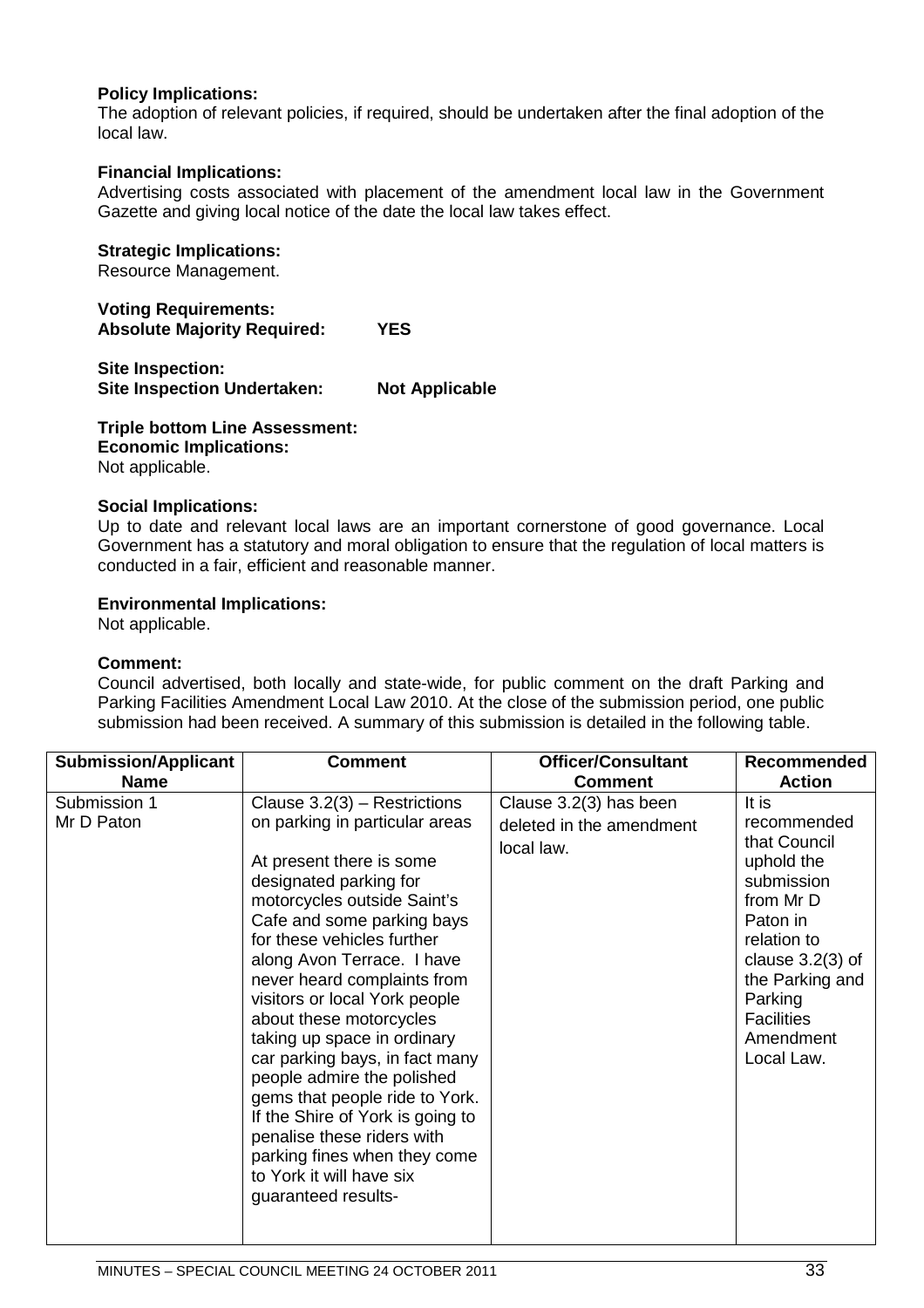| (1) They will not ride to York<br>anymore.                                                                                                                                                                                                     |  |
|------------------------------------------------------------------------------------------------------------------------------------------------------------------------------------------------------------------------------------------------|--|
| (2) They will trash York's<br>reputation.                                                                                                                                                                                                      |  |
| (3) It will have a detrimental<br>effect on Saint's Cafe.                                                                                                                                                                                      |  |
| (4) It will destroy York's<br>reputation as a destination<br>for visitors.                                                                                                                                                                     |  |
| (5) They will lose York many<br>of thousands of dollars<br>income over a year's<br>period.                                                                                                                                                     |  |
| (6) If certain elements of<br>motorcycle groups decide<br>that the laws are not fair to<br>them they could possibly<br>bring riots and mayhem to<br>York with no chance of the<br>local police having any<br>control over the<br>consequences. |  |

One submission from the Department of Local Government was received on 19 January 2011. The comments from the Department of Local Government, set out in the table below, have been incorporated into the final draft of the amendment local law.

| <b>Department Comment</b>                                                                                                                                                                                             | <b>Officer/Consultant</b><br><b>Comment</b> | <b>Action Taken</b>                                                                                                                                             |
|-----------------------------------------------------------------------------------------------------------------------------------------------------------------------------------------------------------------------|---------------------------------------------|-----------------------------------------------------------------------------------------------------------------------------------------------------------------|
| It is recommended that as your laws<br>will not be gazetted until $2011 -$ that<br>the year in the title of the proposed<br>law be changed to "2011".                                                                 | Noted and agreed.                           | Year in title and citation has<br>been amended to 2011.                                                                                                         |
| Clause 2 - Commencement<br>To be consistent with current drafting<br>standards please replace the word<br>"fourteen" with the numeral "14".                                                                           | Noted and agreed.                           | In clause 2, the word "fourteen"<br>has been replaced with the<br>numeral "14".                                                                                 |
| Clause 3 - Principal Local Law<br>The reference to the title of the<br>principal local law should<br>be<br><i>italicised.</i><br>Delete the words "as follows" and<br>replace with a fullstop in<br>last<br>sentence. | Noted and agreed.                           | In clause 3, title of principal local<br>law has been italicised and the<br>words "as follows"<br>last<br>in.<br>sentence have been replace with<br>a fullstop. |
| Clause 4.1 appears to be more of a<br>note rather than part of the law.<br>Recommend this subclause<br>be<br>deleted.                                                                                                 | Noted and agreed.                           | Subclause (1) deleted.                                                                                                                                          |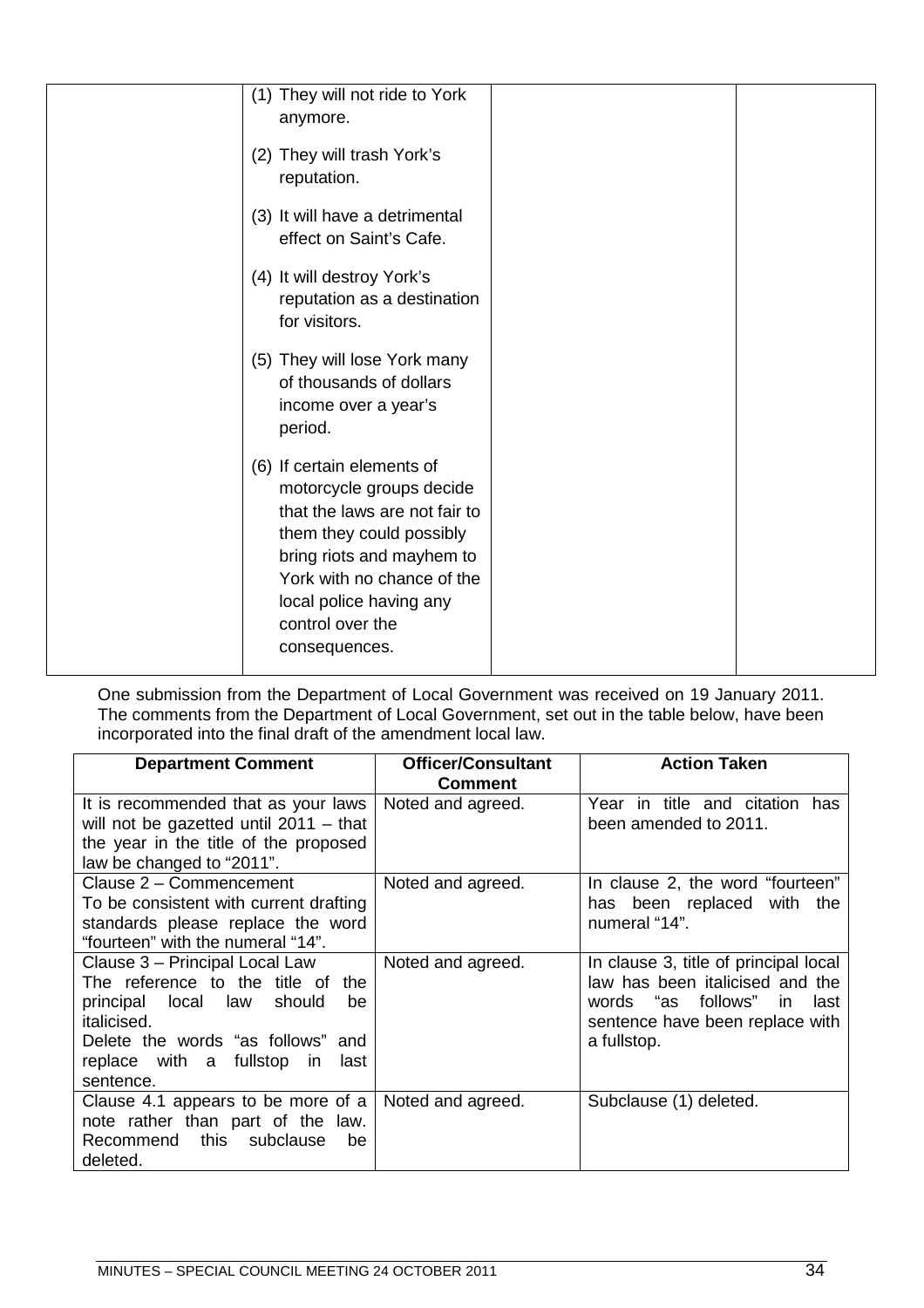| Clause 6 - To prevent inconsistency<br>legislation<br>relevant<br>please<br>with<br>amend the identified defined terms to<br>have the meaning given to them in<br>the Code.                                                                                    | Noted and agreed. | Clause 5 in amendment local law<br>has been redrafted to amend the<br>"bicycle, carriageway,<br>terms<br>centre, footpath, motorcycle, no<br>parking area, parking area,<br>special purpose vehicle and<br>vehicle" to reflect their definition<br>in the Code.                                             |
|----------------------------------------------------------------------------------------------------------------------------------------------------------------------------------------------------------------------------------------------------------------|-------------------|-------------------------------------------------------------------------------------------------------------------------------------------------------------------------------------------------------------------------------------------------------------------------------------------------------------|
| Clause 6 - The term "symbol" needs<br>to be amended to reflect the current<br>Australian Standard.                                                                                                                                                             | Noted and agreed. | Clause 5 in amendment local law<br>has been redrafted to amend<br>"symbol" to reference<br>term<br>AS1742.11-1999.                                                                                                                                                                                          |
| with<br>accordance<br>In.<br>previous<br>alterations, it is presumed that the<br>Shire does not have any parking<br>stations. As such please amend the<br>heading of Part 2 and the contents of<br>clause 2.1 to remove all references<br>to parking stations. | Noted and agreed. | Clauses 7 and 8 have been<br>inserted in amendment local law<br>to amend Part 2 heading and<br>amend clause 2.1 to remove<br>references to parking stations.<br>addition<br>clause<br>6<br>0f<br>In.<br>amendment local law has been<br>inserted to remove references to<br>parking stations in clause 1.4. |
| Clauses $8$ and $9$ – Needs to be<br>reformatted to reflect contemporary<br>drafting standards.                                                                                                                                                                | Noted and agreed. | Clauses 9 and 10 in amendment<br>local law have been redrafted to<br>reflect new drafting standards.                                                                                                                                                                                                        |
| <b>Needs</b><br>be<br>Clause<br>10(2)<br>$\blacksquare$<br>to<br>reformatted to reflect contemporary<br>drafting standards.                                                                                                                                    | Noted and agreed. | Clause<br>11(2)<br>amended<br>accordingly.                                                                                                                                                                                                                                                                  |
| Clause 11 - delete "a<br>Person"<br>and<br>insert<br>"Unless<br>otherwise permitted by a sign, a<br>person"                                                                                                                                                    | Noted and agreed. | Clause 12 has been amended to<br>reflect wording.                                                                                                                                                                                                                                                           |
| A new amendment is required to                                                                                                                                                                                                                                 |                   |                                                                                                                                                                                                                                                                                                             |
| clause 3.7(2) of principal local law to<br>make this subclause subject to any<br>written law relating to intersections.                                                                                                                                        | Noted.            | A new subclause(1) in clause 13<br>inserted<br>been<br>into<br>has<br>the<br>amendment<br>local<br>law<br>to<br>accommodate this change.                                                                                                                                                                    |
| Clause 3.7(3) of principal local law is<br>inconsistent with the Road Traffic<br>Code 2000.                                                                                                                                                                    | <b>Noted</b>      | A new subclause (7) has been<br>inserted in Clause 13 to amend<br>the principal local law to comply<br>with the Code.<br>New subclauses (8) and (9) have<br>also been inserted to amend<br>subclauses $3.7(4)$ and $(5)$ of the<br>principal local law.                                                     |
| Clause 14 needs to be amended so<br>that the reference to 'part' is in<br>capitals.                                                                                                                                                                            | Noted.            | Clause 17 of the amendment<br>local law has been altered to<br>reflect this change.                                                                                                                                                                                                                         |
| Clause 16(2) needs to be amended<br>so that wording is consistent with<br>clause 5.                                                                                                                                                                            | Noted             | The renumbering of all clauses<br>and subclauses has been moved<br>to clause 28 of the amendment<br>local law and has been redrafted<br>to reflect the changes suggested.                                                                                                                                   |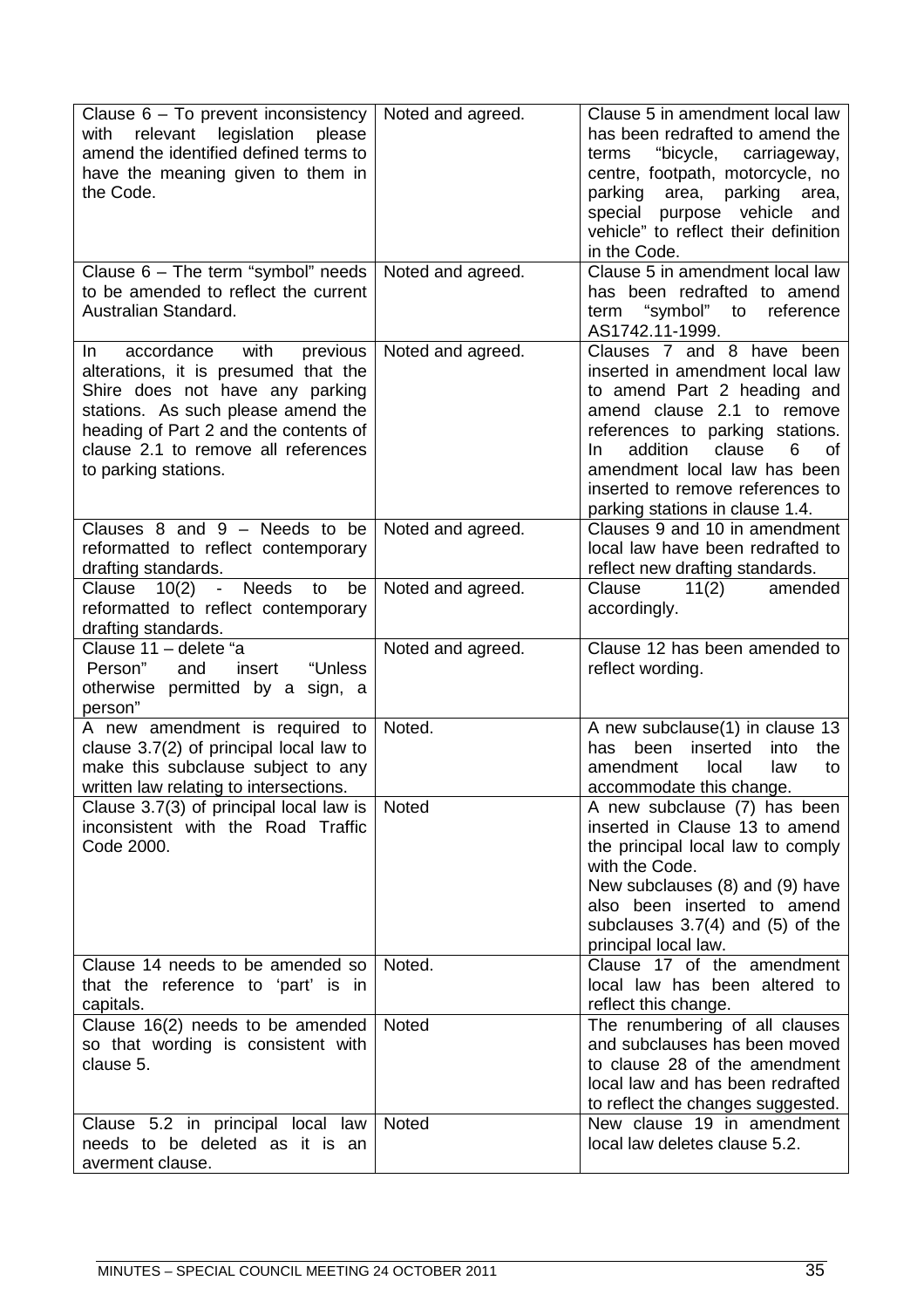| Clauses 16 and 17 should be headed<br>Schedule 1 and Schedule<br>2<br>respectively          | <b>Disagree</b> | The terms First Schedule and<br>Second Schedule are the terms<br>used in the principal local and as<br>such need to reflect these terms.<br>The amendments in clauses 21<br>and 22 reflect the change in term<br>use by amending the headings to<br>Schedule 1 and Schedule 2. |
|---------------------------------------------------------------------------------------------|-----------------|--------------------------------------------------------------------------------------------------------------------------------------------------------------------------------------------------------------------------------------------------------------------------------|
| Prescribed offences in Schedule 2 do<br>not match up with clauses<br>And require amendment. | <b>Noted</b>    | Clause 22 in amendment local<br>law has been altered so that the<br>prescribed offences match the<br>relevant clauses.                                                                                                                                                         |

In addition to the above changes, a number of minor formatting and setting out errors have been corrected in the amendment local law.

The Council has requested a review of the proposed changes to clause 3.2(3) relating to the parking of motorcycles. The wording of clause 3.2(3) in the existing Parking Local Law is as follows-

(3) A person shall not park a motorcycle, without a sidecar or a trailer, or a bicycle, in a parking stall unless the stall is marked "M/C".

This prevents motorcycles from being parked in a stall (bay) unless it is marked "M/C".

The proposed wording in the amendment local law is as follows-

(3) A person shall only park a motorcycle, without a sidecar or a trailer, or a bicycle, in a parking bay where there is no bay marked "M/C" in the parking region.

The intent of the proposed amendment was to provide for where the Council did not specifically mark bays "M/C" and provide for motorcycles. The amendment does not allow for motorcycles to park in a normal bay, where all 'M/C" bays are full and there are no vacant bays available. It would be extremely difficult to draft an amendment to allow for the application of such circumstances, and such a clause would prove problematic in its administration.

If Council wishes to permit motorcycles to park in any stall (bay), then this clause will need to be removed (deleted). Based on discussions with Council officers, it is recommended that clause 3.2(3) be deleted. The deletion of this subclause will require amendments to the renumbering of the other remaining subclauses in clause 3.2, and also effecting changes to Schedule  $2 -$ Prescribed Offences.

The attached amendment local law incorporating all identified drafting changes is not considered significantly different than the proposed local law that was advertised for public comment, permitting Council to proceed with adopting the local law.

The purpose of the Parking and Parking Facilities Amendment Local Law 2011 is to amend the Shire of York Parking and Parking Facilities local law to include additional provisions that reflect current legislative requirements, and to review the modified penalties.

The effect of the Parking and Parking Facilities Amendment Local Law 2011 is to ensure that the local law is consistent with other legislation.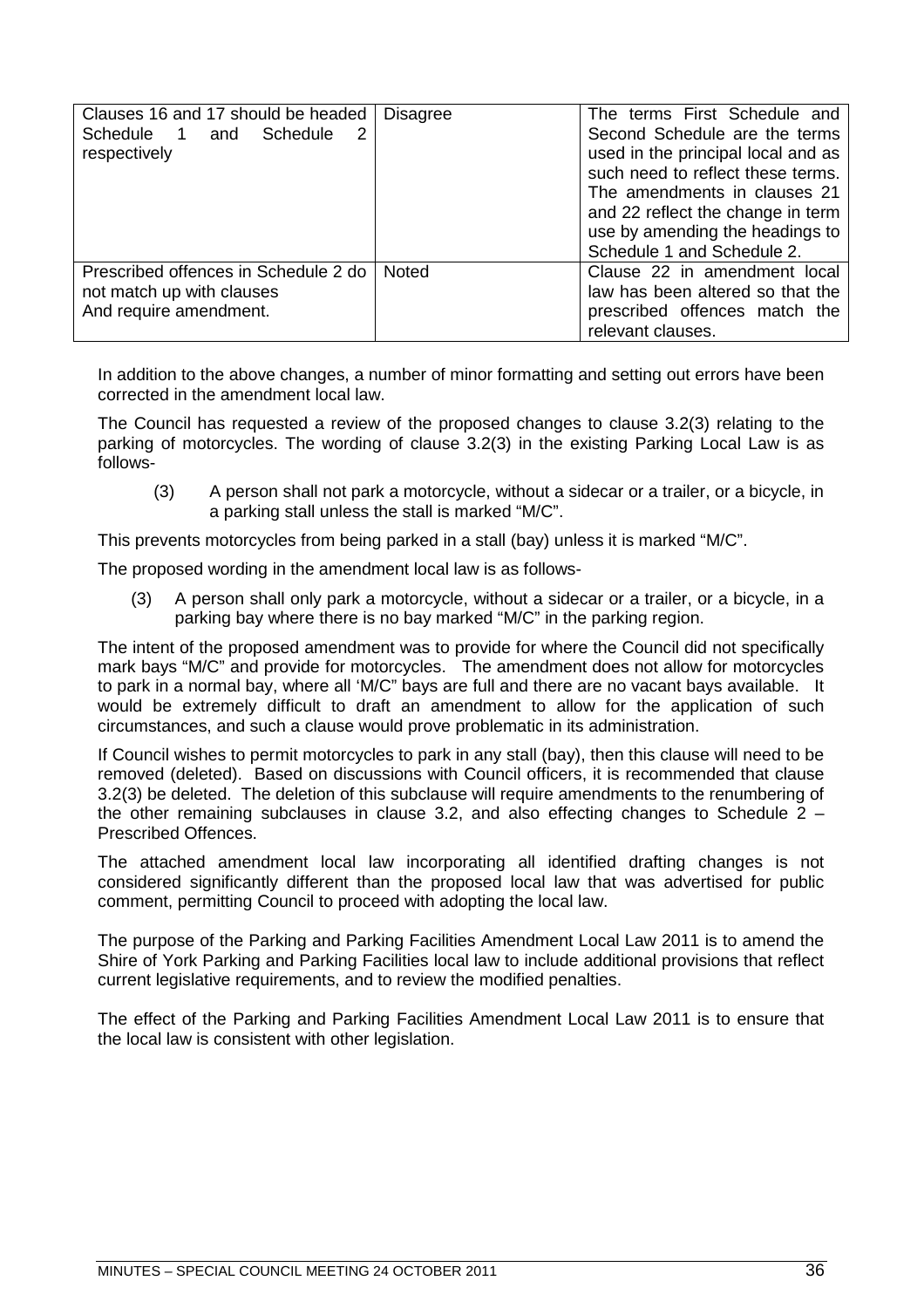#### **RESOLUTION 221011**

**Moved: Cr Duperouzel Seconded: Cr Scott** 

*"That Council:*

- *1. uphold the submission from Mr D Paton on clause 3.2(3) of the Parking and Parking Facilities Local Law and delete clause 3.2(3)from the Parking and Parking Facilities Local Law;*
- *2. notes the submission from the Department of Local Government in relation to the proposed Shire of York Parking and Parking Facilities Amendment Local Law 2010;*
- *3. Council resolves to make the Shire of York Parking and Parking Facilities Amendment Local Law 2011, as per the Attachment, incorporating amendments outlined by the Department of Local Government, in accordance with section 3.12 of the Local Government Act 1995;*
	- **(a) the purpose of which is to amend the Shire of York Parking and Parking Facilities Local Law to include additional provisions that reflect current legislative requirements, and review modified penalties; and**
	- **(b) the effect is to ensure that the local law is consistent with other legislation;**
- **4.** *Publish the Shire of York Parking and Parking Facilities Amendment Local Law 2011, as per (3) above, in the Government Gazette and provide copies of the local law to the Minister for Local Government;*
- *5. Forward a copy of the gazetted local law, explanatory memoranda and associated documentation to the Joint Standing Committee on Delegated Legislation for review; and*
- **6.** *Authorise the affixing of the Common Seal of the Shire of York to the Shire of York Parking and Parking Facilities Amendment Local Law 2011."*

*CARRIED: 6/0*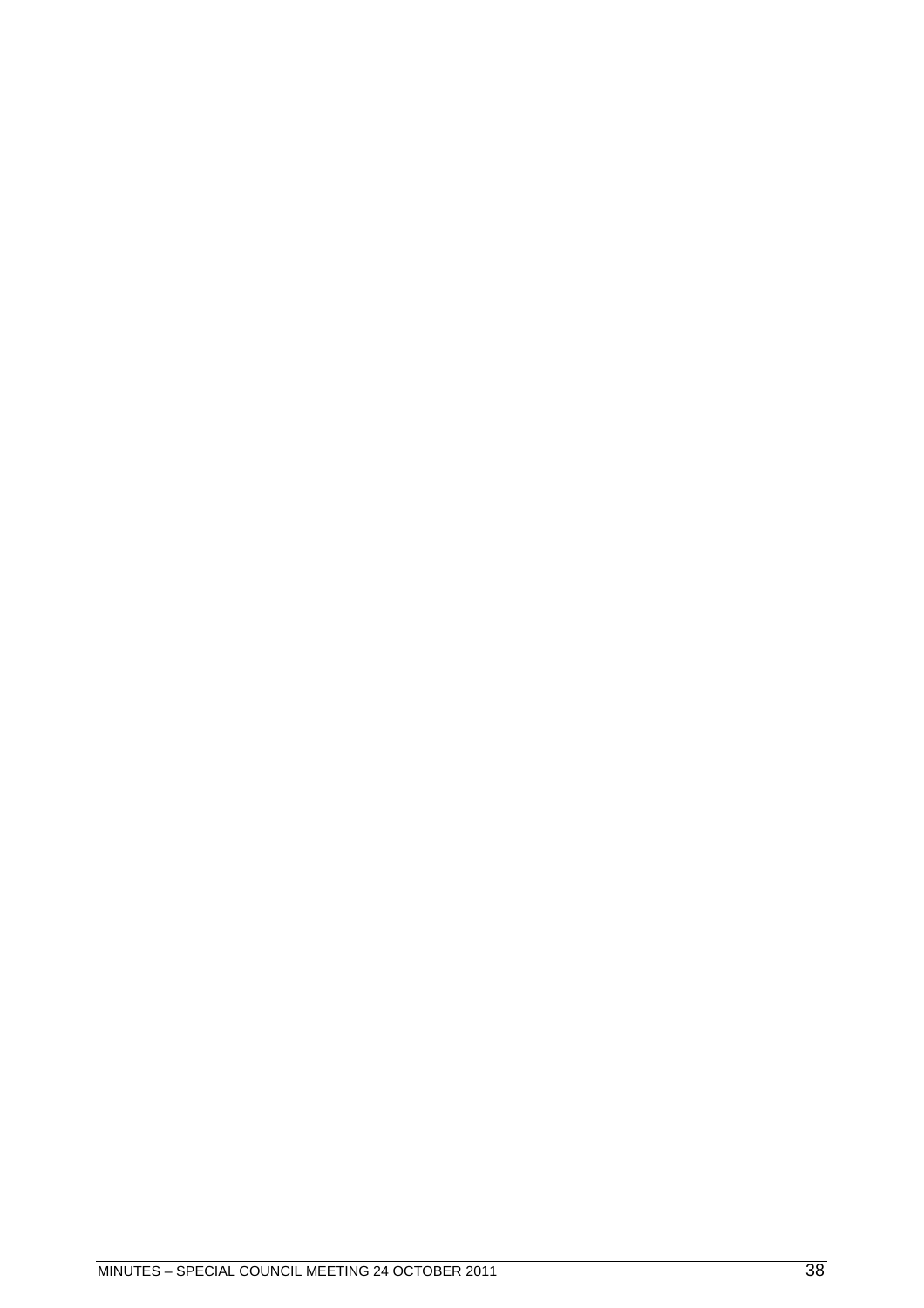#### <span id="page-38-0"></span>**Item 9.2.1 - Appendices**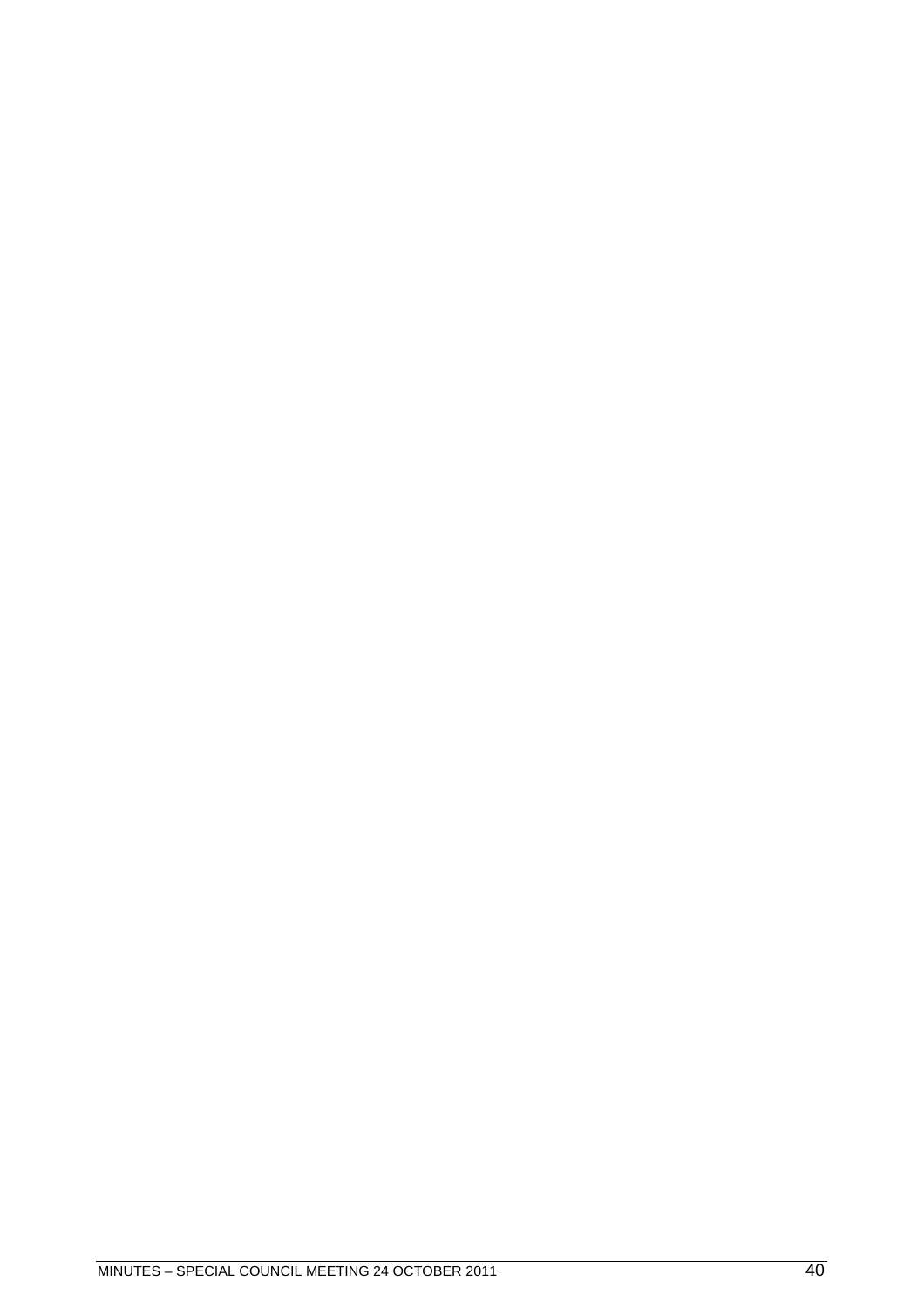### <span id="page-40-0"></span>**9.3 Works Reports**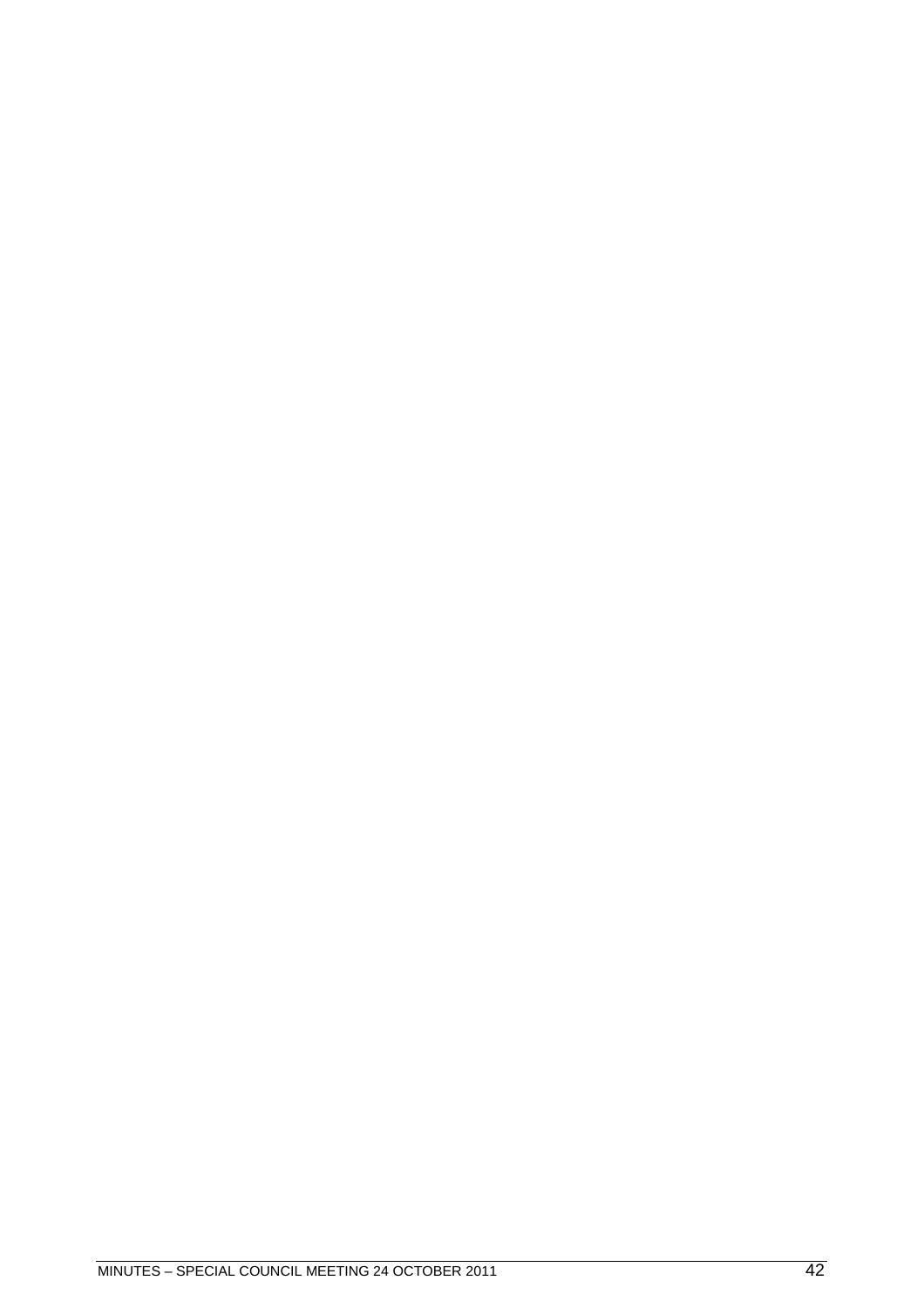### <span id="page-42-0"></span>**9.4 Financial Reports**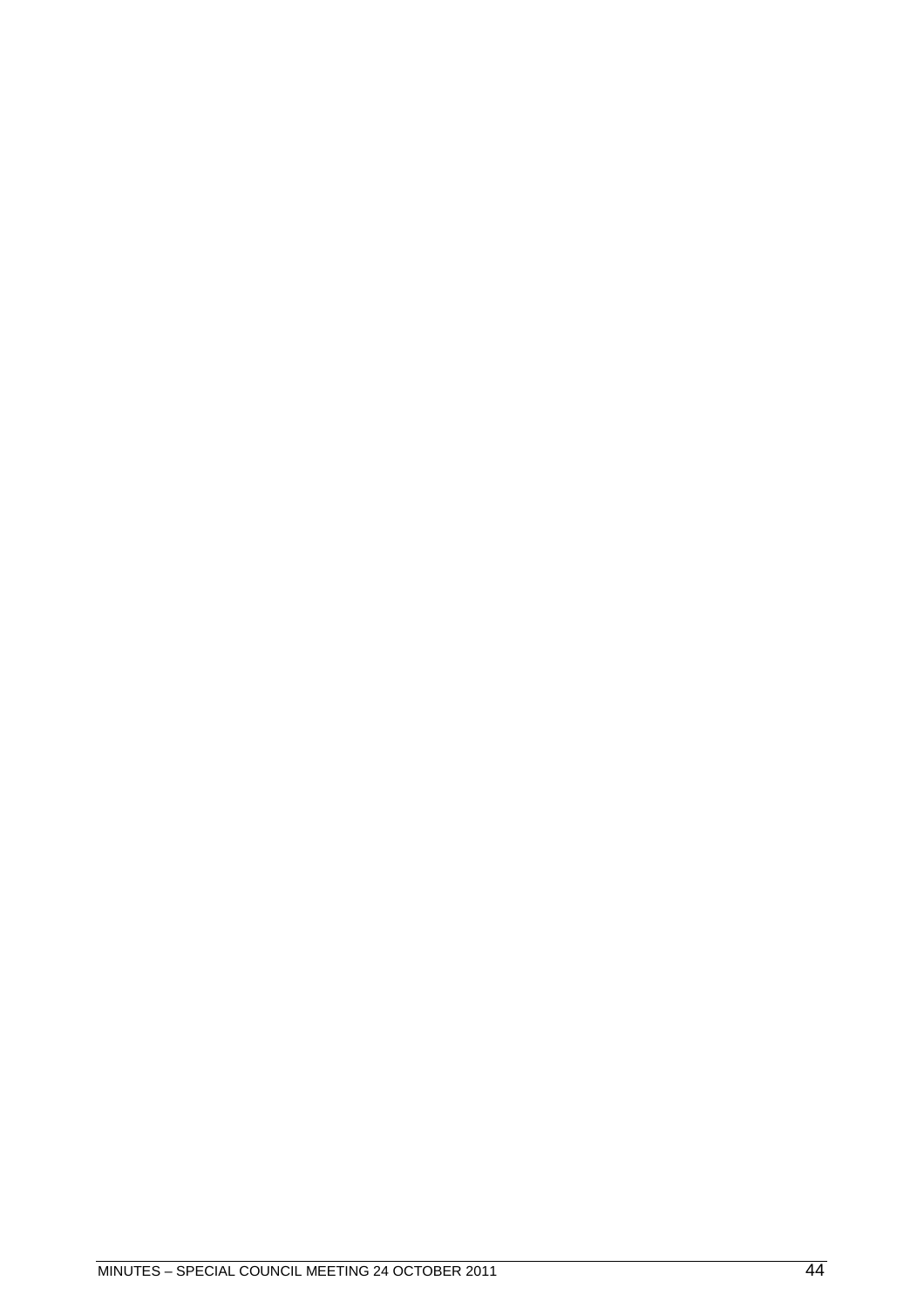# **9. OFFICER'S REPORTS**

**9.4 FINANCE REPORTS**

<span id="page-44-0"></span>**9.4.1 Bowls, Tennis, Lights Tender 01 - 1112**

| <b>FILE NO:</b>                | <b>AS.TEN.27</b>                    |
|--------------------------------|-------------------------------------|
| <b>COUNCIL DATE:</b>           | <b>24 October 2011</b>              |
| <b>REPORT DATE:</b>            | 24 October 2011                     |
| <b>LOCATION/ADDRESS:</b>       | <b>Forrest Oval Sports Precinct</b> |
| <b>APPLICANT:</b>              | <b>Tenderers</b>                    |
| <b>SENIOR OFFICER:</b>         | <b>Ray Hooper CEO</b>               |
| <b>REPORTING OFFICER:</b>      | <b>Gail Maziuk</b>                  |
| <b>DISCLOSURE OF INTEREST:</b> | Nil                                 |
| <b>APPENDICES:</b>             | Nil                                 |
| <b>DOCUMENTS TABLED:</b>       | All tender documents                |

#### **Summary:**

Tenders were called for the design and construction of 2 x 7 rink synthetic grass surfaced bowling greens, 8 x synthetic grass surfaced tennis courts, lights for new bowling, new tennis and 3 existing netball courts. Tender opened on Saturday 24 September 2011 and closed at 4.00pom on Tuesday 18<sup>th</sup> October 2011.

#### **Background:**

The design and construction of bowling rinks and tennis courts and lighting to the new facilities plus lighting for the 3 existing netball courts is stage 3 of the redevelopment of Forrest Oval Sports Precinct. The tender was issued in 3 parts – Part A Bowling Rinks, Part B Tennis Courts, Part C Lights for Bowling, Tennis, and Netball. Tenderers could tender for all or any of the 3 parts called.

The tender document included a specific provision for the Shire of York to be able to undertake designated works as detailed below

*Note (1) The Shire of York retains the right to undertake specific works subject to the tender price received.*

*Note (2) Shire equipment – grader, loader, trucks, rollers are available for hire by the successful tender/s for use on this project*

A total of 7 tenders were received for consideration.

Tenders were received from the following companies:

- Hutch Contracting Bowls and Tennis
- Tiger Turf Bowls and Tennis
- ABS Sports Systems Bowls, Tennis, Lights
- Australian Bowls Constructions Bowls
- Lightbase Pty Ltd Lights
- Green Planet Grass Tennis
- Evergreen synthetic Surfaces Bowls

All tenders were conforming and satisfied the qualitative criteria as specified in the tender document

- Relevant experience
- Key Personnel skills and experience
- Resources
- Demonstrated understanding of the requirements of the contract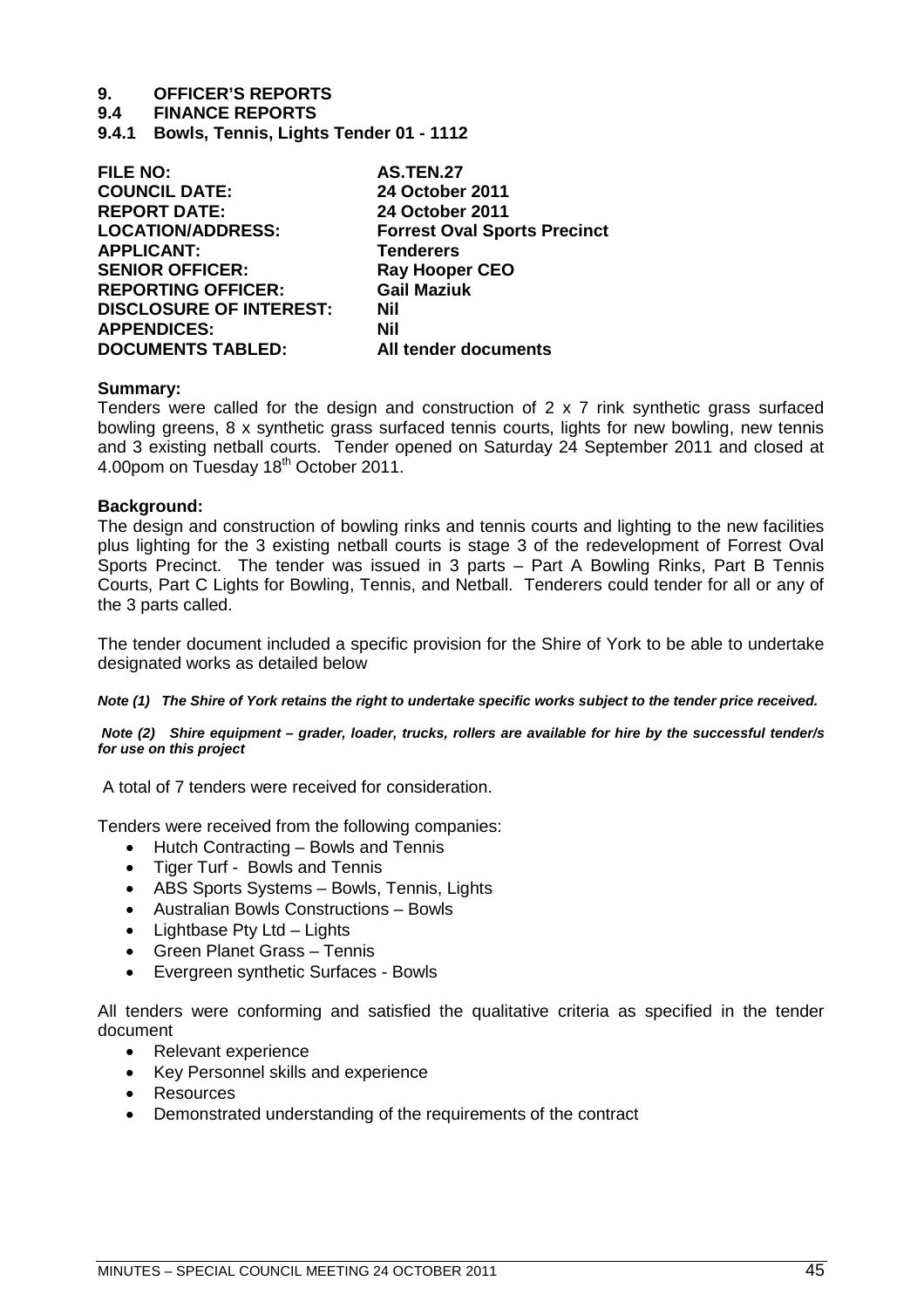#### **Prices submitted by tender were:**

| <b>Hutch Contracting</b>           | - Bowling Rinks                           | \$906,402.55 |
|------------------------------------|-------------------------------------------|--------------|
|                                    | -Tennis Courts                            | \$502,321.59 |
| <b>Tiger Turf</b>                  | - Bowling Rinks                           | \$918,833.00 |
|                                    | -Tennis Courts                            | \$543,227.00 |
| <b>ABS Sport Systems</b>           | - Bowls Rinks with Lights                 | \$575,648.00 |
| <b>ABS Sport Systems</b>           | - Tennis Courts with Lights               | \$448,830.00 |
| <b>ABS Sport Systems</b>           | - Netball                                 | \$43,364.00  |
| Lightbase Pty Ltd                  | - Lights                                  | \$363,000.00 |
| Green Planet Grass - Tennis Courts |                                           | \$449,000.00 |
|                                    | Evergreen Synthetic Grass - Bowling Rinks | \$626,210.00 |

*Advice note: Where multiple choice tenders were received for the different surfaces an average has been used in the above table and a full summary of all tender options will be provided to councillors.*

#### **Consultation:**

Consultation with several sport surface suppliers has been undertaken since the inception of the project. Consultation has also been undertaken with the Bowling and Tennis clubs and their preferred surfaces have been given every consideration. Research into the standards for playing surfaces and lights set by the governing bodies for Bowls and Tennis has been carried out as well as the lighting standards set by the governing body for Netball to ensure all standards for design and construction would be satisfied.

All design and construction will meet Australian Standards.

The tender was advertised in the West Australian newspaper in accordance with the requirements of the Local Government Act 1995

#### **Statutory Environment:**

Local Government Tender Regulations

#### **Policy Implications:**

Nil

#### **Financial Implications:**

The following revenue provisions have been included in the 2011/12 budget being:

- Loan funds \$499,155
- Royalties for Regions direct grant 2011/12 \$452,363
- Department of Sport & Recreation project grant \$300,000
- York Bowling Clun Inc cash contribution \$80,000

Total revenue provisions \$1,331,518

Budget provisions have been made in 2011/12 to meet construction costs incurred in this financial year. There is an opportunity to make savings up to \$213,959 if the Shire of York undertakes some or all of the earthworks and fencing for the tennis courts ie: obtained by the Shire and installed by the tennis club.

Provision will be required for shade, seating and fencing to bowling greens.

#### **Strategic Implications:**

Key Result Area –To enhance sport and recreational opportunities for all Shire of York residents, particularly young people

#### **Voting Requirements: Absolute Majority Required: Yes**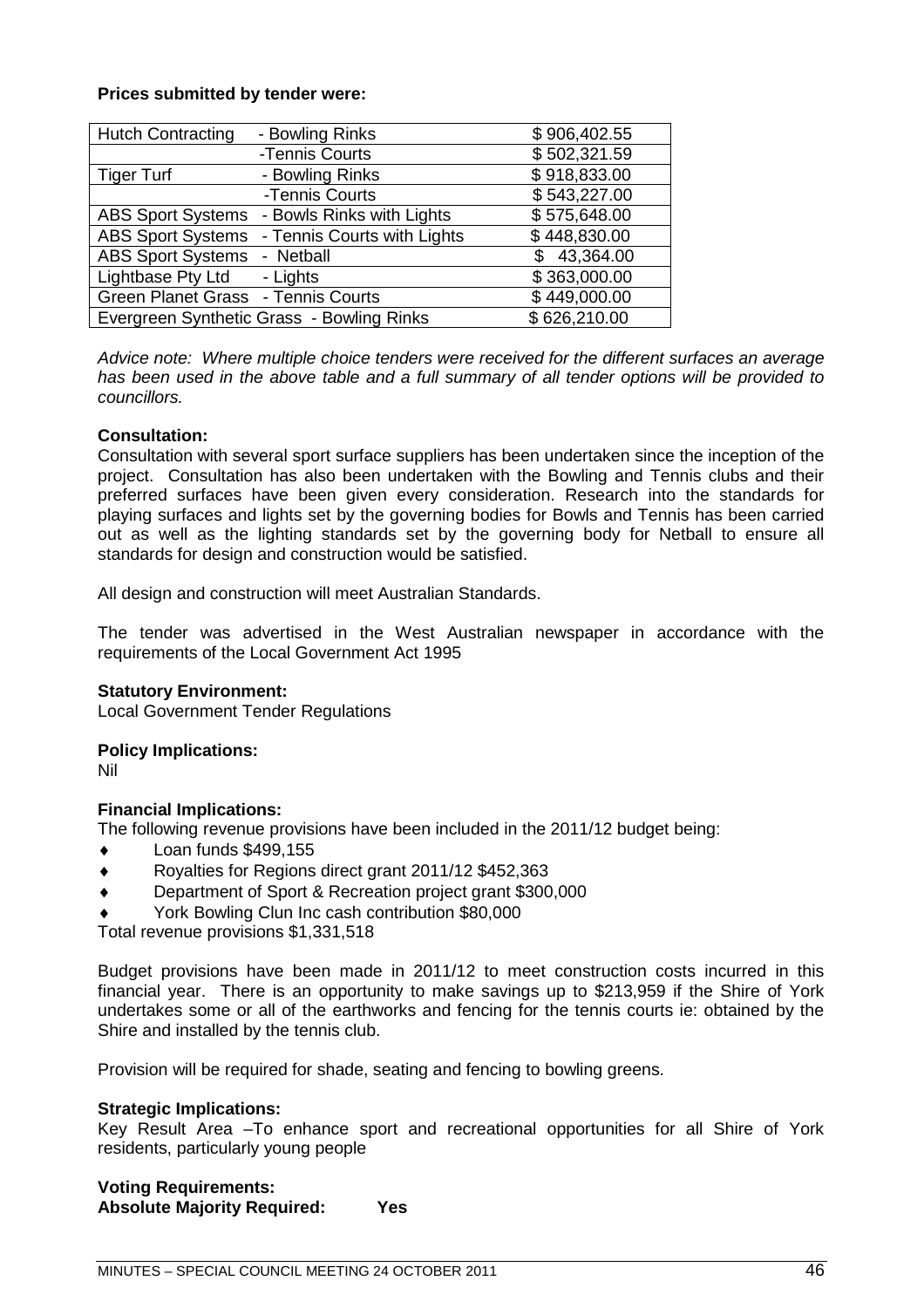#### **Site Inspection: Site Inspection Undertaken: Not applicable**

#### **Triple bottom Line Assessment:**

#### **Economic Implications:**

The greatly improved facility will enable a significant increase in competitive and social netball in York, it will also assist in attracting regional and other competitions and carnivals as well as the opportunity to attract a high standard of coaching and development clinics to York.

#### **Social Implications:**

The completion of stage 3 of the Forrest Oval Sports Precinct Redevelopment Project will provide the community with co-located sports facilities finished to a very high standard ensuring the communities of York and surrounding districts have the ability to enjoy sport and recreation in one precinct designed and built to enhance the lifestyle of individuals, sporting groups and families.

#### **Environmental Implications:**

Drainage and other environmental issues will be dealt with in the construction process.

#### **Comment:**

This project will meet a community need identified over a number of years by providing high quality shared facilities for the benefit of community members and sporting groups.

The total of the three tenders is \$1,438,210 compared to the budget allocation of \$1,331,518, however potential savings within the tenders have been identified being: Bowling Greens

- ◆ Shade shelters \$84,000
- Colorbond fencing \$27,172
- Earthworks and fill materials \$52,787

Tennis Courts

- Earthworks and fill materials \$30,000
- Fencing (not identified separately within the tender) estimated at \$20,000

Separate provision will need to be made for acceptable standard shade cover and fencing for the bowling greens in the mid year review, the 12/13 budget, or on finalisation of the tender contract documents.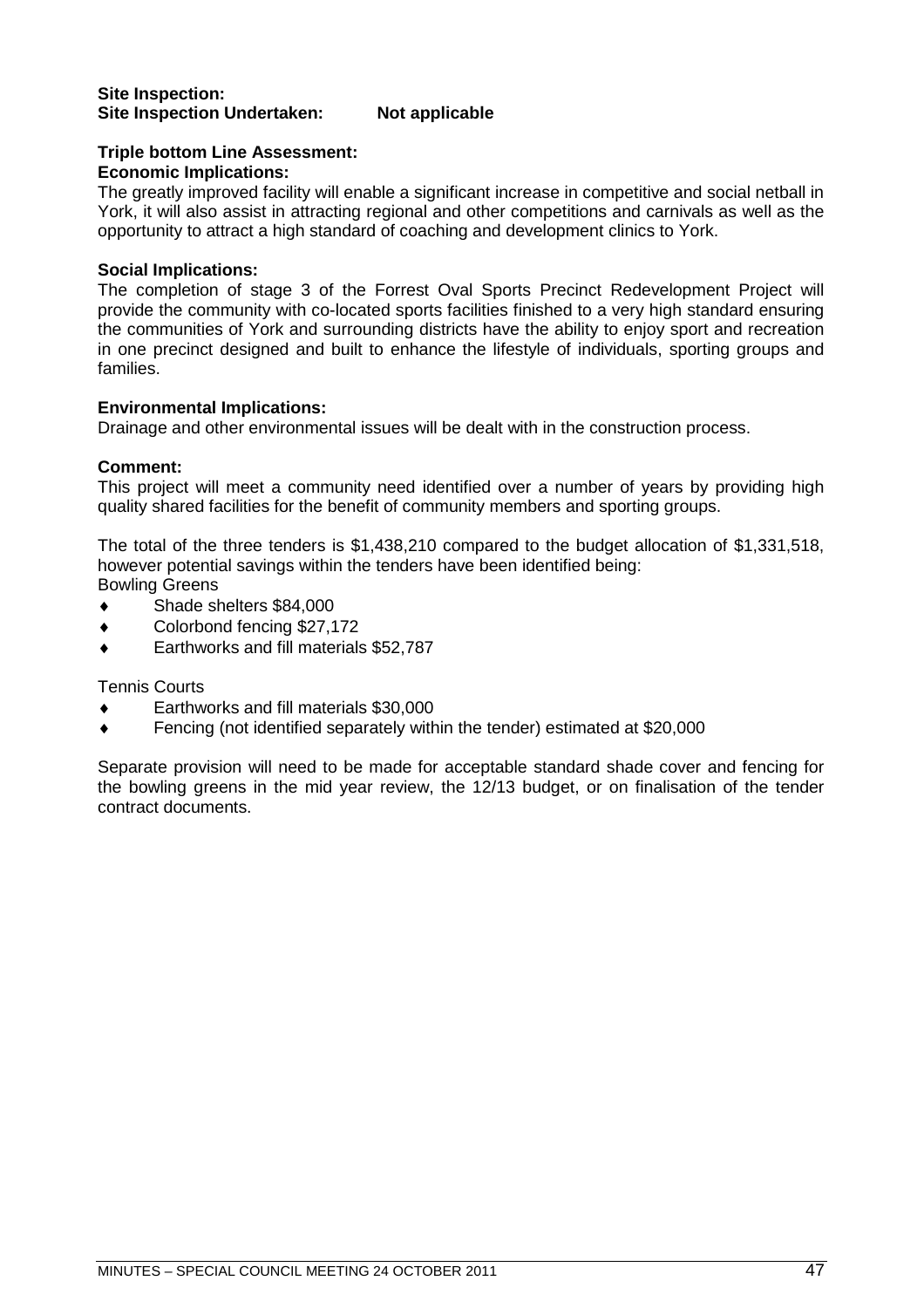#### **RESOLUTION 231011**

Moved: Cr Lawrance **Now Seconded: Cr Hooper** 

*"That Council:*

*Defer this item for one (1) week for further discussion."*

*CARRIED: 6/0*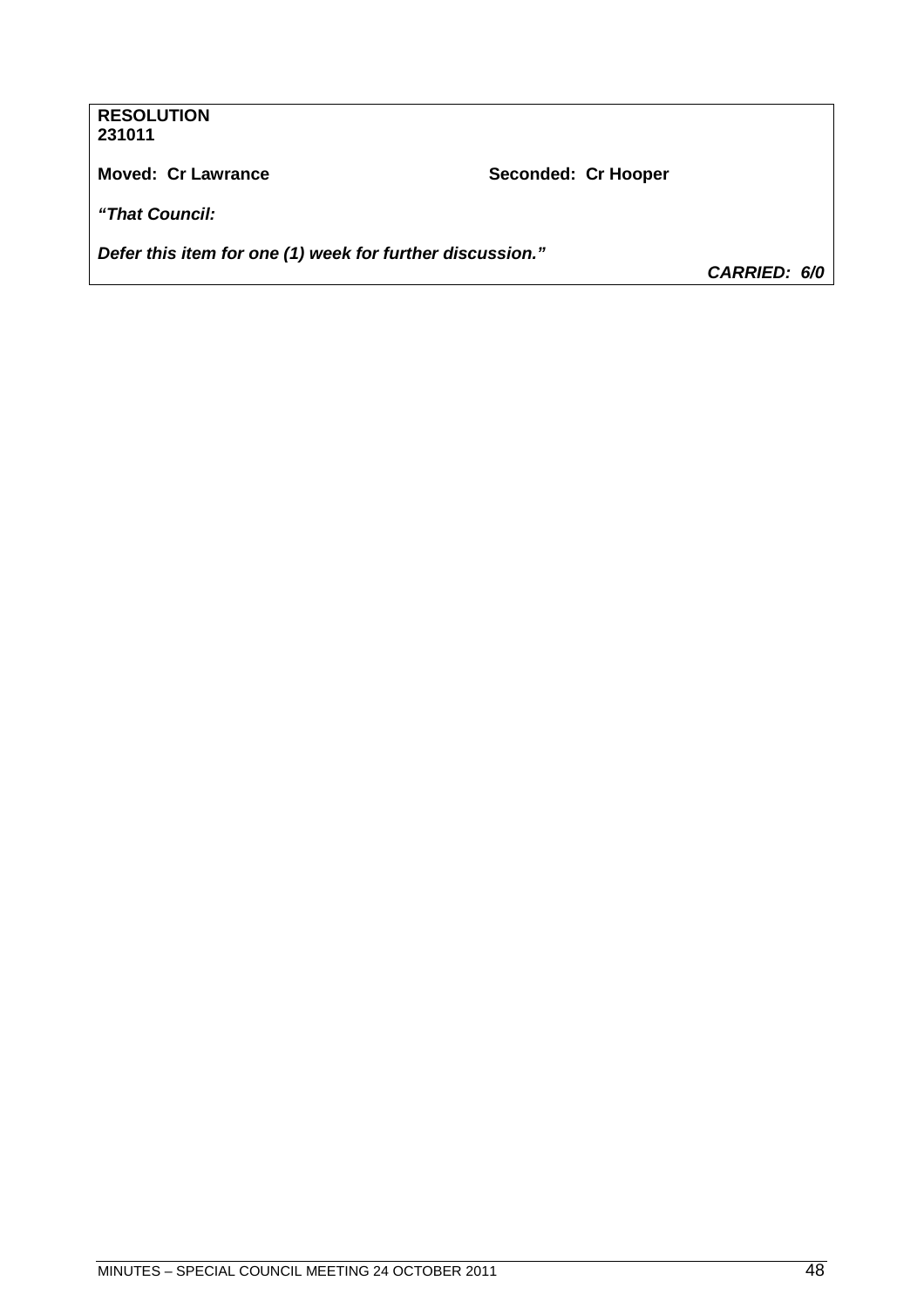# <span id="page-48-0"></span>**9.5 Late Reports**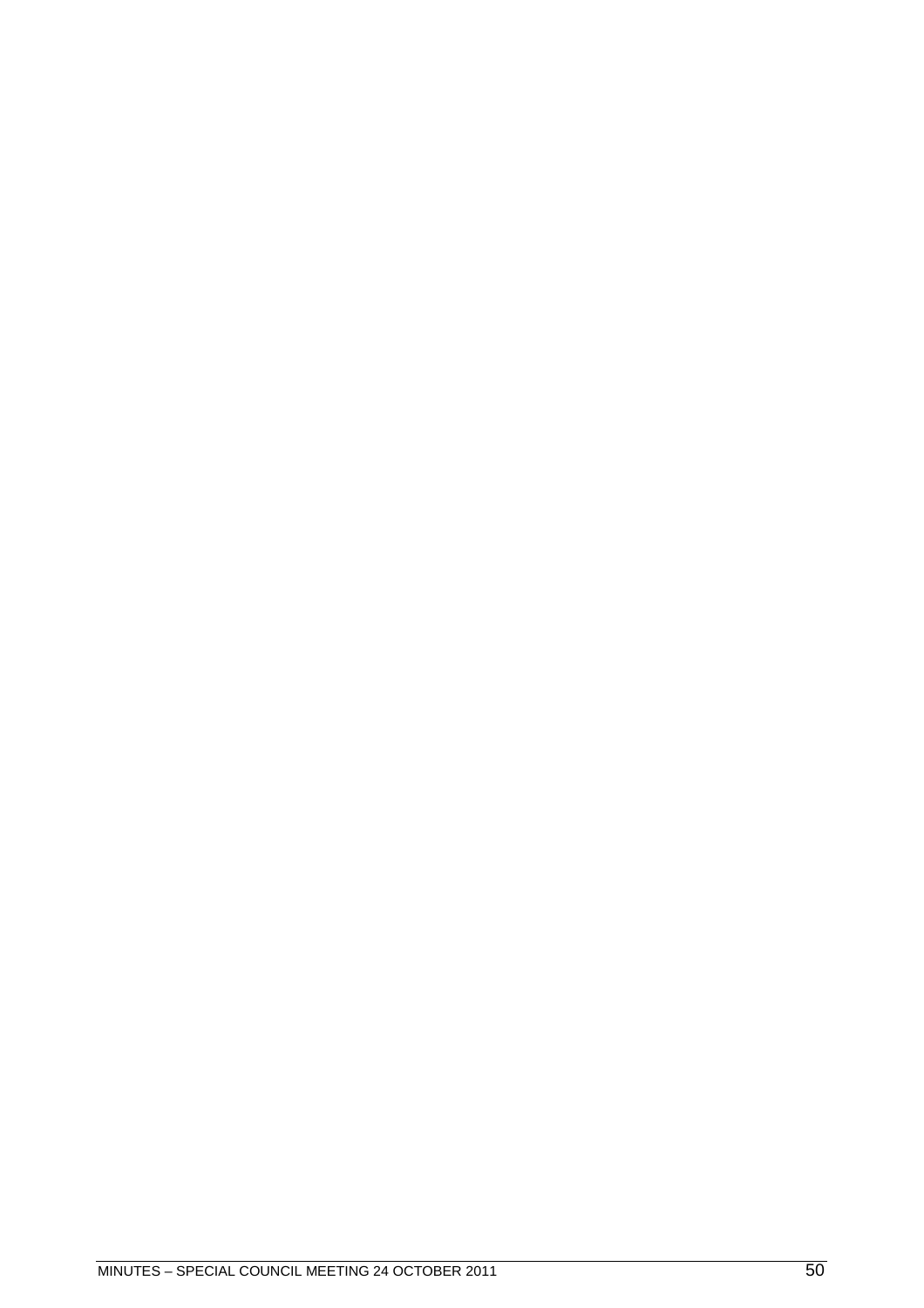### <span id="page-50-0"></span>**9.6 Confidential Reports**